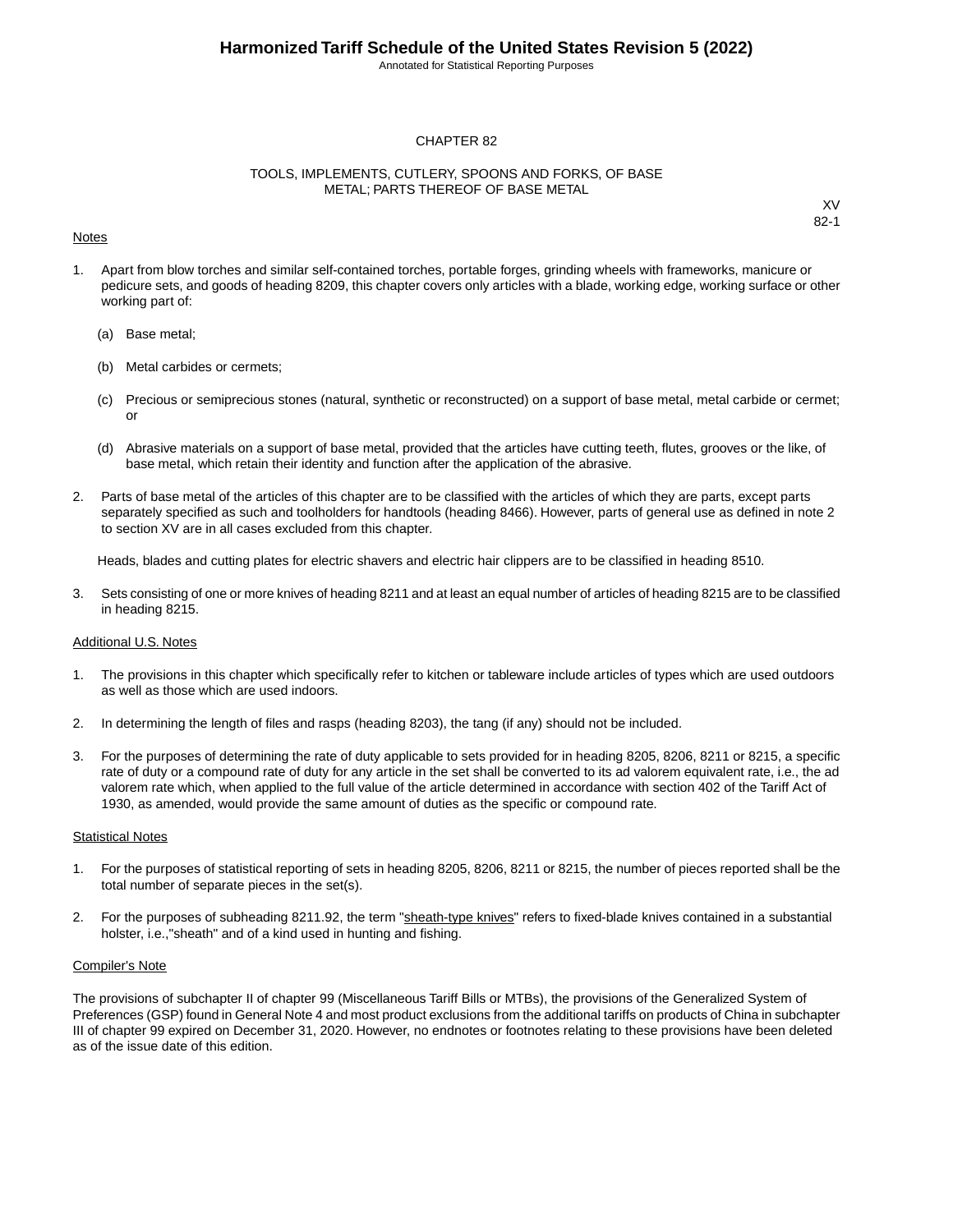Annotated for Statistical Reporting Purposes

| Heading/                 | Stat.       |                                                                                                                                                                                                                                                                                                                            | Unit           |         | Rates of Duty                                                                  |                |
|--------------------------|-------------|----------------------------------------------------------------------------------------------------------------------------------------------------------------------------------------------------------------------------------------------------------------------------------------------------------------------------|----------------|---------|--------------------------------------------------------------------------------|----------------|
| Subheading               | Suf-<br>fix | <b>Article Description</b>                                                                                                                                                                                                                                                                                                 | of<br>Quantity | General | Special                                                                        | $\overline{2}$ |
| 8201                     |             | Handtools of the following kinds and base metal parts thereof:<br>spades, shovels, mattocks, picks, hoes, forks and rakes; axes,<br>bill hooks and similar hewing tools; secateurs and pruners of<br>any kind; scythes, sickles, hay knives, hedge shears, timber<br>wedges and other tools of a kind used in agriculture, |                |         |                                                                                |                |
| 8201.10.00 00            |             | horticulture or forestry:                                                                                                                                                                                                                                                                                                  |                |         |                                                                                | 30%            |
| 8201.30.00               |             | Mattocks, picks, hoes and rakes, and parts thereof     Free <sup>27</sup>                                                                                                                                                                                                                                                  |                |         |                                                                                | 45%            |
|                          | 10          |                                                                                                                                                                                                                                                                                                                            |                |         |                                                                                |                |
| 8201.40<br>8201.40.30 00 | 80          | Axes, bill hooks and similar hewing tools, and parts thereof:                                                                                                                                                                                                                                                              |                |         |                                                                                | Free           |
| 8201.40.60               |             |                                                                                                                                                                                                                                                                                                                            |                |         | Free (A*, AU, BH,<br>CL, CO, D, E, IL,<br>JO, KR, MA, OM,<br>P, PA, PE, S, SG) | 45%            |
|                          | 10          |                                                                                                                                                                                                                                                                                                                            |                |         |                                                                                |                |
| 8201.50.00               | 80<br>00    | Secateurs and similar one-handed pruners and shears                                                                                                                                                                                                                                                                        |                |         |                                                                                |                |
|                          |             |                                                                                                                                                                                                                                                                                                                            |                |         | CO, D, E, IL, JO,<br>KR, MA, OM, P,<br>PA, PE, S, SG)                          | 45%            |
| 8201.60.00 00            |             | Hedge shears, two-handed pruning shears and similar                                                                                                                                                                                                                                                                        |                |         | CO, D, E, IL, JO,<br>KR, MA, OM, P,<br>PA, PE, S, SG)                          | 45%            |
| 8201.90                  |             | Other handtools of a kind used in agriculture, horticulture<br>or forestry, and parts thereof:                                                                                                                                                                                                                             |                |         |                                                                                |                |
| 8201.90.30 00            |             |                                                                                                                                                                                                                                                                                                                            |                |         | CO, D, E, IL, JO,<br>KR, MA, OM, P,<br>PA, PE, S, SG)                          | 45%            |
| 8201.90.40 00            |             |                                                                                                                                                                                                                                                                                                                            |                |         |                                                                                | 15%            |
| 8201.90.60 00            |             |                                                                                                                                                                                                                                                                                                                            |                |         |                                                                                | Free           |
|                          |             |                                                                                                                                                                                                                                                                                                                            |                |         |                                                                                |                |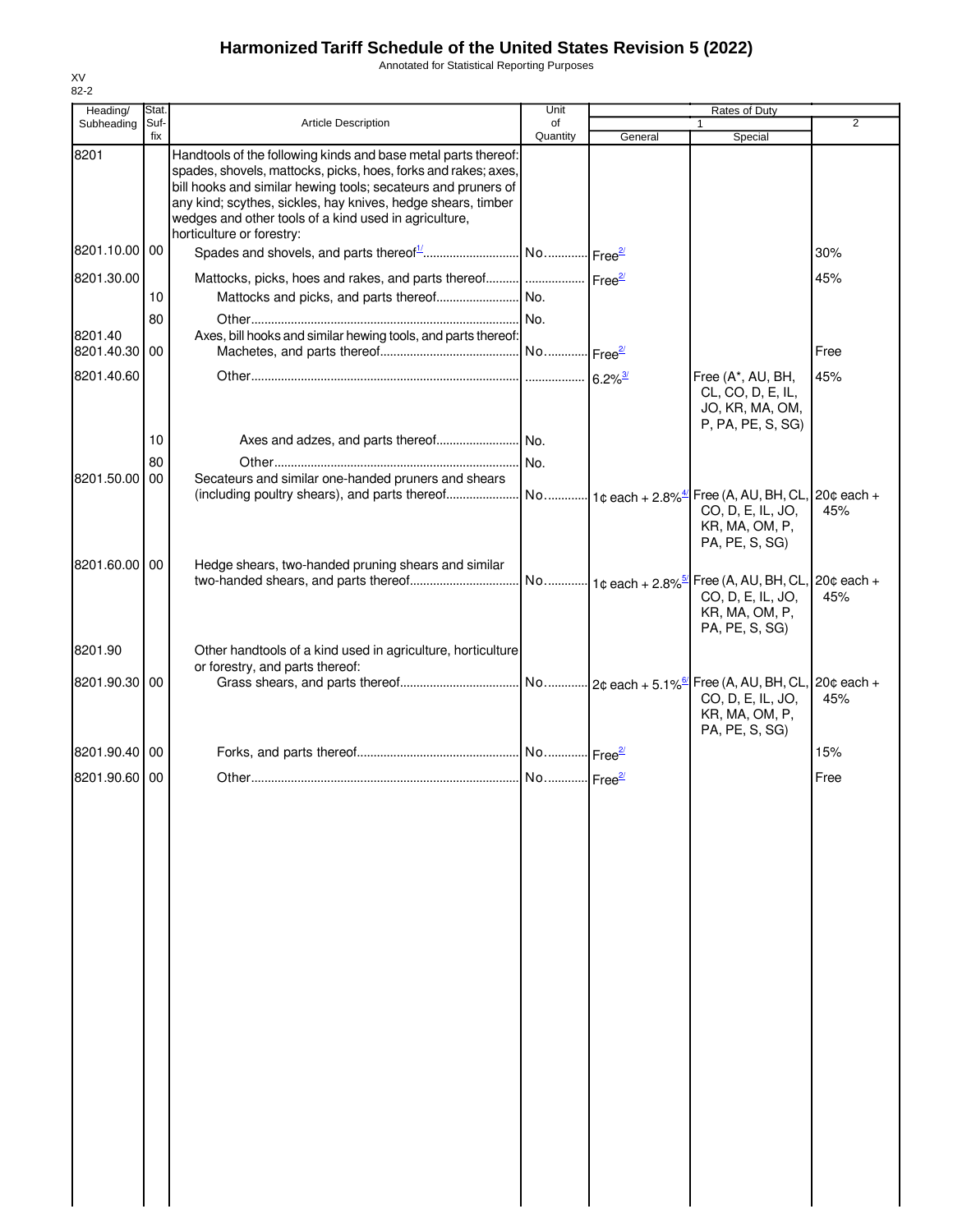Annotated for Statistical Reporting Purposes

| Heading/                 | Stat.       |                                                                                                                                                  | Unit                  |         | Rates of Duty                                                                     |                |
|--------------------------|-------------|--------------------------------------------------------------------------------------------------------------------------------------------------|-----------------------|---------|-----------------------------------------------------------------------------------|----------------|
| Subheading               | Suf-<br>fix | <b>Article Description</b>                                                                                                                       | of<br>Quantity        | General | Special                                                                           | $\overline{2}$ |
| 8202                     |             | Handsaws, and metal parts thereof; blades for saws of all kinds<br>(including slitting, slotting or toothless saw blades), and base              |                       |         |                                                                                   |                |
| 8202.10.00 00            |             | metal parts thereof:                                                                                                                             |                       |         |                                                                                   | 20%            |
| 8202.20.00               |             |                                                                                                                                                  |                       |         |                                                                                   | 20%            |
|                          | 30          |                                                                                                                                                  |                       |         |                                                                                   |                |
|                          | 60          |                                                                                                                                                  |                       |         |                                                                                   |                |
|                          |             | Circular saw blades (including slitting or slotting saw                                                                                          |                       |         |                                                                                   |                |
| 8202.31.00 00            |             | blades), and parts thereof:                                                                                                                      |                       |         |                                                                                   | 25%            |
| 8202.39.00               |             |                                                                                                                                                  |                       |         |                                                                                   | 25%            |
|                          | 10          |                                                                                                                                                  |                       |         |                                                                                   |                |
|                          | 40          |                                                                                                                                                  |                       |         |                                                                                   |                |
|                          | 70          |                                                                                                                                                  |                       |         |                                                                                   |                |
| 8202.40<br>8202.40.30 00 |             | Chain saw blades, and parts thereof:<br>With cutting parts containing by weight over 0.2<br>percent of chromium, molybdenum, or tungsten or over |                       |         |                                                                                   |                |
|                          |             |                                                                                                                                                  | No 7.2% <sup>2/</sup> |         | Free (A, AU, BH, CL, 60%<br>CO, D, E, IL, JO,<br>KR, MA, OM, P,<br>PA, PE, S, SG) |                |
| 8202.40.60               |             |                                                                                                                                                  |                       |         |                                                                                   | 27.5%          |
|                          | 30          |                                                                                                                                                  |                       |         |                                                                                   |                |
|                          | 60          |                                                                                                                                                  |                       |         |                                                                                   |                |
|                          |             | Other saw blades, and parts thereof:                                                                                                             |                       |         |                                                                                   |                |
| 8202.91                  |             | Straight saw blades, for working metal:                                                                                                          |                       |         |                                                                                   |                |
| 8202.91.30 00            |             |                                                                                                                                                  | No Free <sup>2/</sup> |         |                                                                                   | 20%            |
| 8202.91.60 00            |             |                                                                                                                                                  |                       |         |                                                                                   | 40¢/gross      |
| 8202.99.00 00            |             |                                                                                                                                                  |                       |         |                                                                                   | 20%            |
|                          |             |                                                                                                                                                  |                       |         |                                                                                   |                |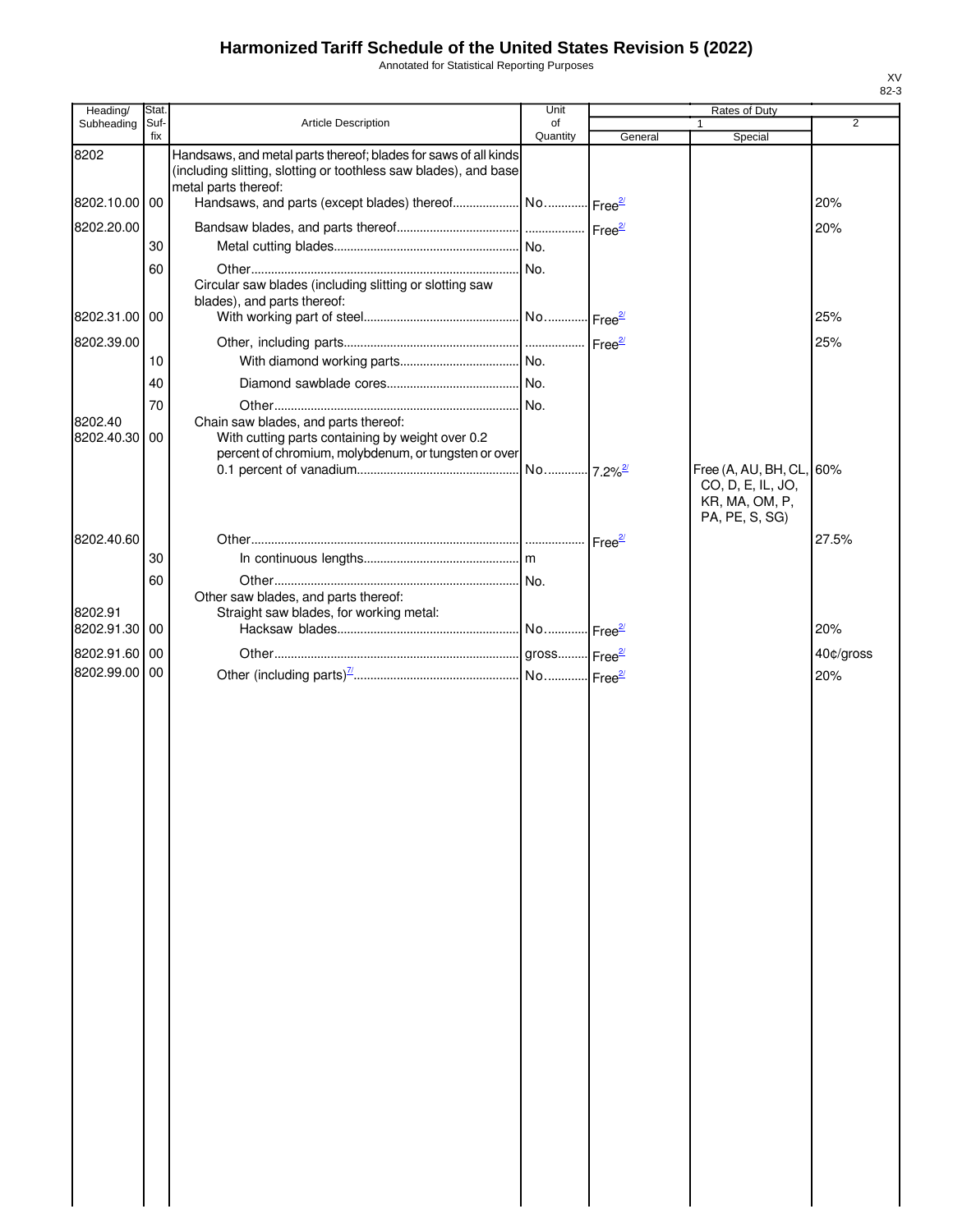Annotated for Statistical Reporting Purposes

| Heading/        | Stat.       |                                                                                                                                                                                                                                         | Unit                   |                        | Rates of Duty                                                                     |                |
|-----------------|-------------|-----------------------------------------------------------------------------------------------------------------------------------------------------------------------------------------------------------------------------------------|------------------------|------------------------|-----------------------------------------------------------------------------------|----------------|
| Subheading      | Suf-<br>fix | <b>Article Description</b>                                                                                                                                                                                                              | of<br>Quantity         | General                | 1<br>Special                                                                      | $\overline{2}$ |
| 8203<br>8203.10 |             | Files, rasps, pliers (including cutting pliers), pincers, tweezers,<br>metal cutting shears, pipe cutters, bolt cutters, perforating<br>punches and similar handtools, and base metal parts thereof:<br>Files, rasps and similar tools: |                        |                        |                                                                                   |                |
| 8203.10.30 00   |             |                                                                                                                                                                                                                                         | doz Free <sup>21</sup> |                        |                                                                                   | 47.5¢/doz.     |
| 8203.10.60      | 00          |                                                                                                                                                                                                                                         |                        |                        |                                                                                   | 62.5¢/doz.     |
| 8203.10.90      | 00          |                                                                                                                                                                                                                                         |                        |                        |                                                                                   | 77.5¢/doz.     |
| 8203.20         |             | Pliers (including cutting pliers), pincers, tweezers and                                                                                                                                                                                |                        |                        |                                                                                   |                |
| 8203.20.20 00   |             | similar tools, and parts thereof:                                                                                                                                                                                                       |                        |                        | Free (A, AU, BH, CL, 60%                                                          |                |
|                 |             | Other:                                                                                                                                                                                                                                  |                        |                        | CO, D, E, IL, JO,<br>KR, MA, OM, P,<br>PA, PE, S, SG)                             |                |
| 8203.20.40 00   |             |                                                                                                                                                                                                                                         |                        |                        | Free (A+, AU, BH,                                                                 | 60%            |
|                 |             |                                                                                                                                                                                                                                         |                        |                        | CL, CO, D, E, IL,<br>JO, KR, MA, OM,<br>P, PA, PE, S, SG)                         |                |
| 8203.20.60      |             |                                                                                                                                                                                                                                         |                        |                        | CO, D, E, IL, JO,<br>KR, MA, OM, P,<br>PA, PE, S, SG)                             | 60%            |
|                 | 30          |                                                                                                                                                                                                                                         |                        |                        |                                                                                   |                |
|                 | 60          |                                                                                                                                                                                                                                         |                        |                        |                                                                                   |                |
| 8203.20.80      | 00          |                                                                                                                                                                                                                                         | .No                    | $-4.5\%$ <sup>2/</sup> | Free (A, AU, BH, CL, 45%<br>CO, D, E, IL, JO,<br>KR, MA, OM, P,<br>PA, PE, S, SG) |                |
| 8203.30.00      | 00          | Metal cutting shears and similar tools, and parts thereof No Free <sup>34</sup>                                                                                                                                                         |                        |                        |                                                                                   | 50%            |
| 8203.40         |             | Pipe cutters, bolt cutters, perforating punches and similar                                                                                                                                                                             |                        |                        |                                                                                   |                |
| 8203.40.30 00   |             | tools, and parts thereof:<br>With cutting part containing by weight over 0.2 percent                                                                                                                                                    |                        |                        |                                                                                   |                |
|                 |             | of chromium, molybdenum, or tungsten or over 0.1                                                                                                                                                                                        |                        |                        |                                                                                   |                |
|                 |             |                                                                                                                                                                                                                                         |                        |                        | Free (A, AU, BH, CL, 60%<br>CO, D, E, IL, JO,<br>KR, MA, OM, P,<br>PA, PE, S, SG) |                |
| 8203.40.60 00   |             |                                                                                                                                                                                                                                         |                        |                        | Free (A, AU, BH, CL, 50%<br>CO, D, E, IL, JO,<br>KR, MA, OM, P,<br>PA, PE, S, SG) |                |
|                 |             |                                                                                                                                                                                                                                         |                        |                        |                                                                                   |                |
|                 |             |                                                                                                                                                                                                                                         |                        |                        |                                                                                   |                |
|                 |             |                                                                                                                                                                                                                                         |                        |                        |                                                                                   |                |
|                 |             |                                                                                                                                                                                                                                         |                        |                        |                                                                                   |                |
|                 |             |                                                                                                                                                                                                                                         |                        |                        |                                                                                   |                |
|                 |             |                                                                                                                                                                                                                                         |                        |                        |                                                                                   |                |
|                 |             |                                                                                                                                                                                                                                         |                        |                        |                                                                                   |                |
|                 |             |                                                                                                                                                                                                                                         |                        |                        |                                                                                   |                |
|                 |             |                                                                                                                                                                                                                                         |                        |                        |                                                                                   |                |
|                 |             |                                                                                                                                                                                                                                         |                        |                        |                                                                                   |                |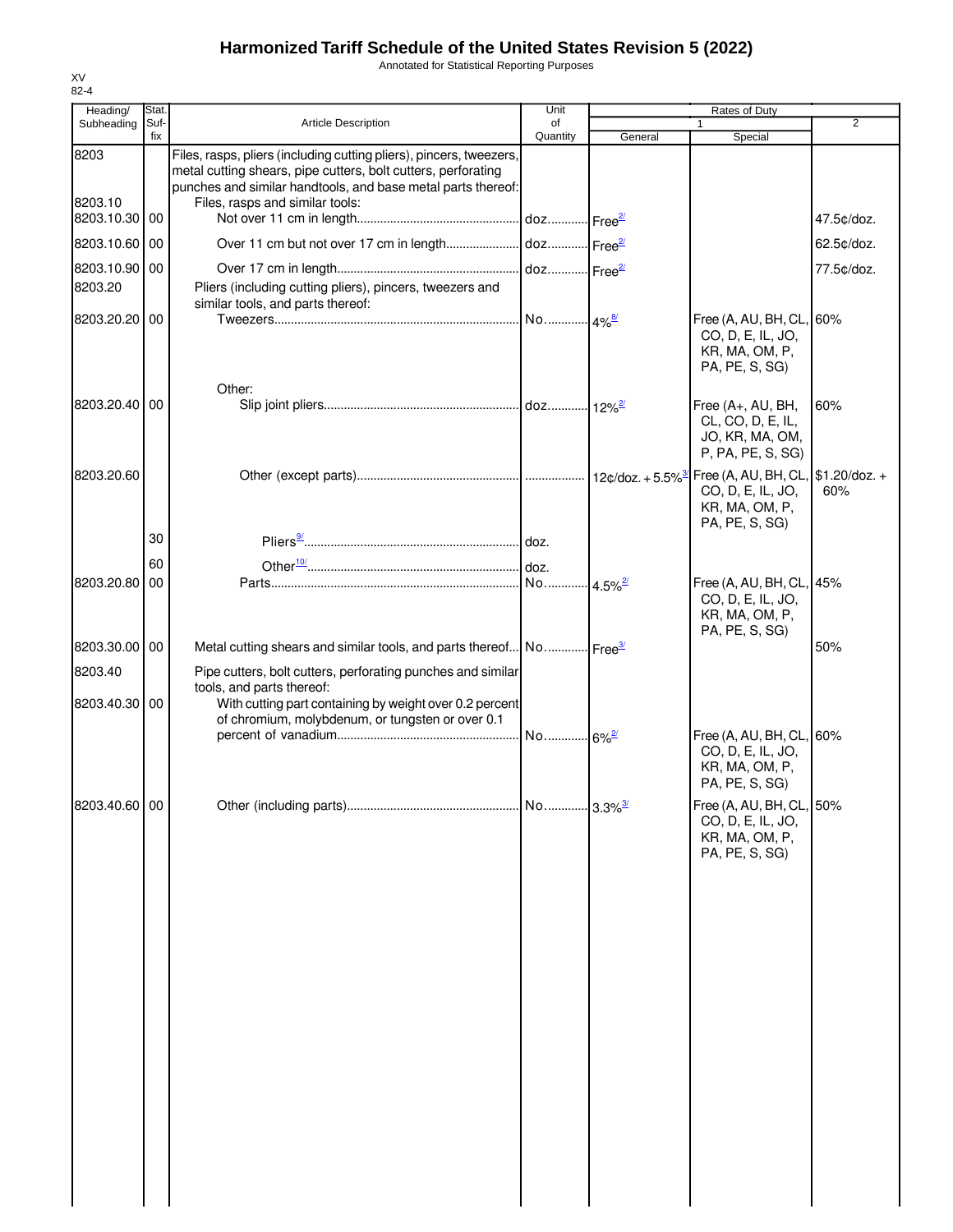Annotated for Statistical Reporting Purposes

| Heading/                                  | Stat.       |                                                                                                                                                                                                                                                                                                                                                                       | Unit                  |                     | Rates of Duty                                                                                     |                |
|-------------------------------------------|-------------|-----------------------------------------------------------------------------------------------------------------------------------------------------------------------------------------------------------------------------------------------------------------------------------------------------------------------------------------------------------------------|-----------------------|---------------------|---------------------------------------------------------------------------------------------------|----------------|
| Subheading                                | Suf-<br>fix | <b>Article Description</b>                                                                                                                                                                                                                                                                                                                                            | of<br>Quantity        | General             | 1<br>Special                                                                                      | $\overline{2}$ |
| 8204<br>8204.11.00                        |             | Hand-operated spanners and wrenches (including torque meter<br>wrenches but not including tap wrenches); socket wrenches,<br>with or without handles, drives or extensions; base metal parts<br>thereof:<br>Hand-operated spanners and wrenches, and parts thereof:                                                                                                   |                       |                     | Free (A*, AU, BH,                                                                                 | 45%            |
|                                           | 30          |                                                                                                                                                                                                                                                                                                                                                                       |                       |                     | CL, CO, D, E, IL,<br>JO, KR, MA, OM,<br>P, PA, PE, S, SG)                                         |                |
|                                           | 60          | Open-end, box and combination open-end and                                                                                                                                                                                                                                                                                                                            |                       |                     |                                                                                                   |                |
| 8204.12.00                                | 00          |                                                                                                                                                                                                                                                                                                                                                                       |                       |                     | Free (A, AU, BH, CL, 45%<br>CO, D, E, IL, JO,<br>KR, MA, OM, P,<br>PA, PE, S, SG)                 |                |
| 8204.20.00 00                             |             | Socket wrenches, with or without handles, drives and                                                                                                                                                                                                                                                                                                                  |                       |                     | Free (A, AU, BH, CL, 45%<br>CO, D, E, IL, JO,<br>KR, MA, OM, P,<br>PA, PE, S, SG)                 |                |
| 8205                                      |             | Handtools (including glass cutters) not elsewhere specified or<br>included; blow torches and similar self-contained torches;<br>vises, clamps and the like, other than accessories for and parts<br>of machine tools or water-jet cutting machines; anvils; portable<br>forges; hand- or pedal-operated grinding wheels with<br>frameworks; base metal parts thereof: |                       |                     |                                                                                                   |                |
| 8205.10.00 00<br>8205.20                  |             | Hammers and sledge hammers, and parts thereof:                                                                                                                                                                                                                                                                                                                        |                       |                     | Free (A, AU, BH, CL, 45%<br>CO, D, E, IL, JO,<br>KR, MA, OM, P,<br>PA, PE, S, SG)                 |                |
| 8205.20.30 00                             |             |                                                                                                                                                                                                                                                                                                                                                                       |                       |                     | Free (A, AU, BH, CL, 45%<br>CO, D, E, IL, JO,<br>KR, MA, OM, P,<br>PA, PE, S, SG)                 |                |
| 8205.20.60 00<br>8205.30<br>8205.30.30 00 |             | Planes, chisels, gouges and similar cutting tools for working<br>wood, and parts thereof:<br>With cutting part containing by weight over 0.2 percent                                                                                                                                                                                                                  |                       |                     |                                                                                                   | 20%            |
|                                           |             | of chromium, molybdenum, or tungsten or over 0.1                                                                                                                                                                                                                                                                                                                      | No 5.7% <sup>2/</sup> |                     | Free (A, AU, BH, CL, 60%<br>CO, D, E, IL, JO,<br>KR, MA, OM, P,<br>PA, PE, S, SG)                 |                |
| 8205.30.60 00                             |             |                                                                                                                                                                                                                                                                                                                                                                       |                       | $$ 5% $\frac{2}{2}$ | Free (A, AU, BH, CL, 45%<br>CO, D, E, IL, JO,<br>KR, MA, OM, P,<br>PA, PE, S, SG)                 |                |
| 8205.40.00 00                             |             |                                                                                                                                                                                                                                                                                                                                                                       |                       |                     | Free (A, AU, BH, CL, 45%<br>CO, D, E, IL, JO,<br>KR, MA, OM, P,<br>PA, PE, S, SG)<br>$3.1\%$ (JP) |                |
|                                           |             |                                                                                                                                                                                                                                                                                                                                                                       |                       |                     |                                                                                                   |                |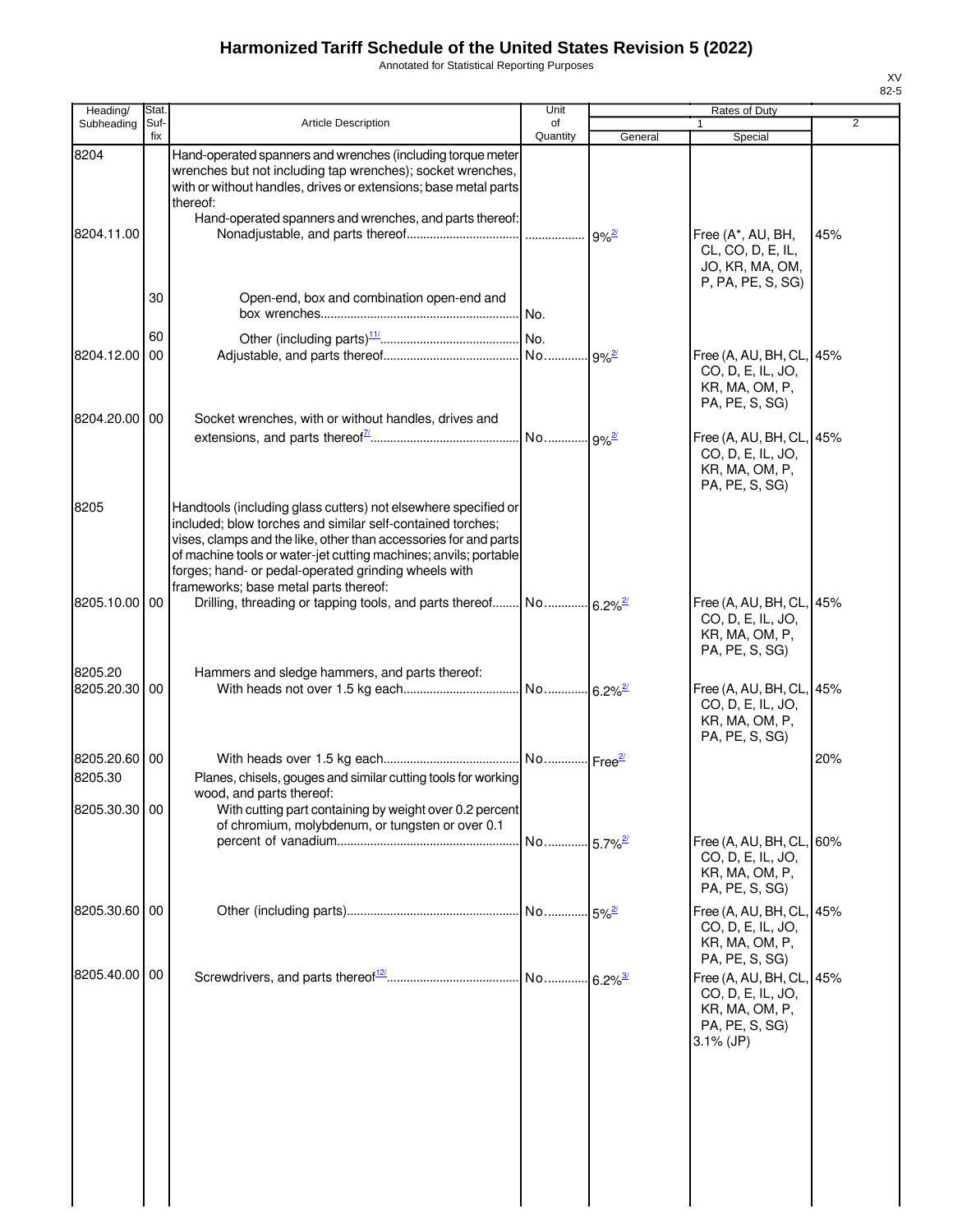Annotated for Statistical Reporting Purposes

| Heading/      | Stat.       |                                                                                                                                                                                                                                                                                                                                                                                                                                              | Unit           | Rates of Duty |                                                                                |                 |
|---------------|-------------|----------------------------------------------------------------------------------------------------------------------------------------------------------------------------------------------------------------------------------------------------------------------------------------------------------------------------------------------------------------------------------------------------------------------------------------------|----------------|---------------|--------------------------------------------------------------------------------|-----------------|
| Subheading    | Suf-<br>fix | Article Description                                                                                                                                                                                                                                                                                                                                                                                                                          | of<br>Quantity |               | 1                                                                              | $\overline{2}$  |
| 8205 (con.)   |             | Handtools (including glass cutters) not elsewhere specified or<br>included; blow torches and similar self-contained torches;<br>vises, clamps and the like, other than accessories for and parts<br>of machine tools or water-jet cutting machines; anvils; portable<br>forges; hand- or pedal-operated grinding wheels with<br>frameworks; base metal parts thereof: (con.)<br>Other handtools (including glass cutters) and parts thereof: |                | General       | Special                                                                        |                 |
| 8205.51       |             | Household tools, and parts thereof:<br>Of iron or steel:                                                                                                                                                                                                                                                                                                                                                                                     |                |               |                                                                                |                 |
| 8205.51.15 00 |             | Carving and butcher steels, with or without                                                                                                                                                                                                                                                                                                                                                                                                  |                |               |                                                                                | $8¢$ each + 45% |
| 8205.51.30    |             |                                                                                                                                                                                                                                                                                                                                                                                                                                              |                |               | Free (A*, AU, BH,<br>CL, CO, D, E, IL,<br>JO, KR, MA, OM,<br>P, PA, PE, S, SG) | 40%             |
|               | 30          | Kitchen and table implements <sup>13/</sup>   No.                                                                                                                                                                                                                                                                                                                                                                                            |                |               |                                                                                |                 |
|               | 60          |                                                                                                                                                                                                                                                                                                                                                                                                                                              |                |               |                                                                                |                 |
| 8205.51.45    | 00          |                                                                                                                                                                                                                                                                                                                                                                                                                                              |                |               |                                                                                | 40%             |
| 8205.51.60 00 |             |                                                                                                                                                                                                                                                                                                                                                                                                                                              |                |               | Free (A*, AU, BH,<br>CL, CO, D, E, IL,<br>JO, KR, MA, OM,<br>P, PA, PE, S, SG) | 19¢/kg + 40%    |
| 8205.51.75 00 |             |                                                                                                                                                                                                                                                                                                                                                                                                                                              |                |               | Free (A*, AU, BH,<br>CL, CO, D, E, IL,<br>JO, KR, MA, OM,<br>P, PA, PE, S, SG) | 40%             |
|               |             |                                                                                                                                                                                                                                                                                                                                                                                                                                              |                |               |                                                                                |                 |
|               |             |                                                                                                                                                                                                                                                                                                                                                                                                                                              |                |               |                                                                                |                 |
|               |             |                                                                                                                                                                                                                                                                                                                                                                                                                                              |                |               |                                                                                |                 |
|               |             |                                                                                                                                                                                                                                                                                                                                                                                                                                              |                |               |                                                                                |                 |
|               |             |                                                                                                                                                                                                                                                                                                                                                                                                                                              |                |               |                                                                                |                 |
|               |             |                                                                                                                                                                                                                                                                                                                                                                                                                                              |                |               |                                                                                |                 |
|               |             |                                                                                                                                                                                                                                                                                                                                                                                                                                              |                |               |                                                                                |                 |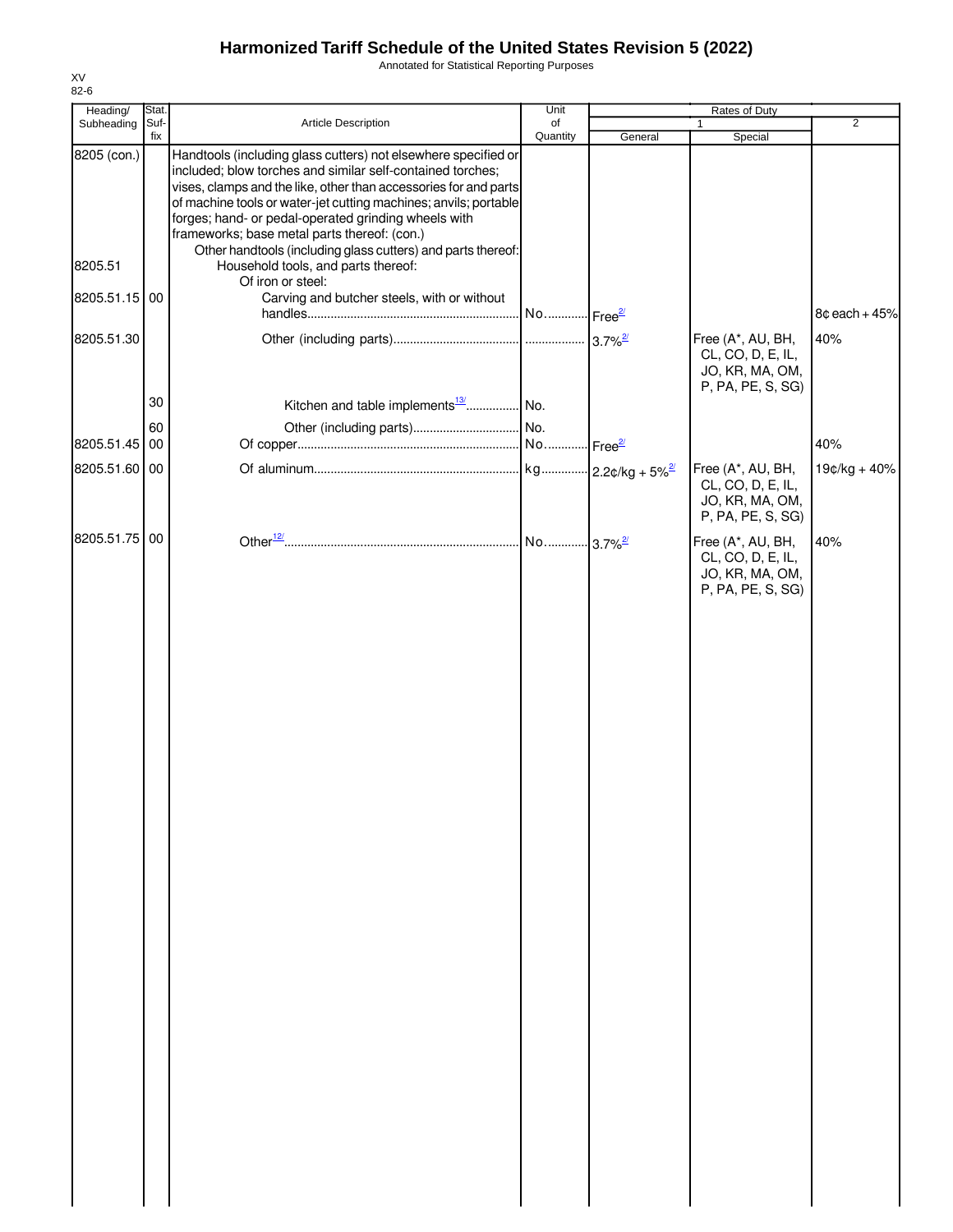Annotated for Statistical Reporting Purposes

| Heading/              | Stat.           |                                                                                                                                                                                                                                                                                                                                                                                                                                                        | Unit                                  |                                  | Rates of Duty                                                                                     |                |
|-----------------------|-----------------|--------------------------------------------------------------------------------------------------------------------------------------------------------------------------------------------------------------------------------------------------------------------------------------------------------------------------------------------------------------------------------------------------------------------------------------------------------|---------------------------------------|----------------------------------|---------------------------------------------------------------------------------------------------|----------------|
| Subheading            | Suf-<br>fix     | <b>Article Description</b>                                                                                                                                                                                                                                                                                                                                                                                                                             | of<br>Quantity                        | General                          | Special                                                                                           | $\overline{2}$ |
| 8205 (con.)           |                 | Handtools (including glass cutters) not elsewhere specified or<br>included; blow torches and similar self-contained torches;<br>vises, clamps and the like, other than accessories for and parts<br>of machine tools or water-jet cutting machines; anvils; portable<br>forges; hand- or pedal-operated grinding wheels with<br>frameworks; base metal parts thereof: (con.)<br>Other handtools (including glass cutters) and parts thereof:<br>(con.) |                                       |                                  |                                                                                                   |                |
| 8205.59<br>8205.59.10 | $\overline{00}$ | Other:                                                                                                                                                                                                                                                                                                                                                                                                                                                 |                                       |                                  | Free (A, AU, BH, CL, 45%<br>CO, D, E, IL, JO,<br>KR, MA, OM, P,<br>PA, PE, S, SG)<br>$3.6\%$ (JP) |                |
| 8205.59.20 00         |                 | Powder-actuated handtools, and parts thereof No Free <sup>27</sup>                                                                                                                                                                                                                                                                                                                                                                                     |                                       |                                  |                                                                                                   | 27.5%          |
| 8205.59.30            |                 | Crowbars, track tools and wedges, and parts                                                                                                                                                                                                                                                                                                                                                                                                            |                                       |                                  |                                                                                                   |                |
|                       |                 |                                                                                                                                                                                                                                                                                                                                                                                                                                                        | ------------------ Free <sup>2/</sup> |                                  |                                                                                                   | 3¢/kg          |
|                       | 10              |                                                                                                                                                                                                                                                                                                                                                                                                                                                        | kg<br>No.                             |                                  |                                                                                                   |                |
|                       | 80              | Other:                                                                                                                                                                                                                                                                                                                                                                                                                                                 | kg<br>No.                             |                                  |                                                                                                   |                |
|                       |                 | Of iron or steel                                                                                                                                                                                                                                                                                                                                                                                                                                       |                                       |                                  |                                                                                                   |                |
| 8205.59.45 00         |                 |                                                                                                                                                                                                                                                                                                                                                                                                                                                        |                                       |                                  | Free (A, AU, BH, CL, 40%<br>CO, D, E, IL, JO,<br>KR, MA, OM, P,<br>PA, PE, S, SG)                 |                |
| 8205.59.55            |                 |                                                                                                                                                                                                                                                                                                                                                                                                                                                        |                                       | $5.3\%$ <sup>14/</sup>           | Free (A, AU, BH, CL, 40%<br>CO, D, E, IL, JO,<br>KR, MA, OM, P,<br>PA, PE, S, SG)                 |                |
|                       | 05              | Edged handtools:<br>Single edge razor blades other<br>than for shaving                                                                                                                                                                                                                                                                                                                                                                                 | No.                                   |                                  |                                                                                                   |                |
|                       | 10              |                                                                                                                                                                                                                                                                                                                                                                                                                                                        | No.                                   |                                  |                                                                                                   |                |
|                       | 60              |                                                                                                                                                                                                                                                                                                                                                                                                                                                        |                                       |                                  |                                                                                                   |                |
| 8205.59.60 00         |                 |                                                                                                                                                                                                                                                                                                                                                                                                                                                        | No                                    | $\frac{2}{ }$ Free <sup>2/</sup> |                                                                                                   | 40%            |
| 8205.59.70 00         |                 |                                                                                                                                                                                                                                                                                                                                                                                                                                                        |                                       |                                  | CO, D, E, IL, JO,<br>KR, MA, OM, P,<br>PA, PE, S, SG)                                             |                |
| 8205.59.80 00         |                 |                                                                                                                                                                                                                                                                                                                                                                                                                                                        | No                                    | $-3.7\%$ <sup>2/</sup>           | Free (A, AU, BH, CL, 40%<br>CO, D, E, IL, JO,<br>KR, MA, OM, P,<br>PA, PE, S, SG)                 |                |
| 8205.60.00 00         |                 | Blow torches and similar self-contained torches, and parts                                                                                                                                                                                                                                                                                                                                                                                             | No                                    | $12.9\%$ <sup>2/</sup>           | Free (A, AU, BH, CL, 45%<br>CO, D, E, IL, JO,<br>KR, MA, OM, P,<br>PA, PE, S, SG)                 |                |
|                       |                 |                                                                                                                                                                                                                                                                                                                                                                                                                                                        |                                       |                                  |                                                                                                   |                |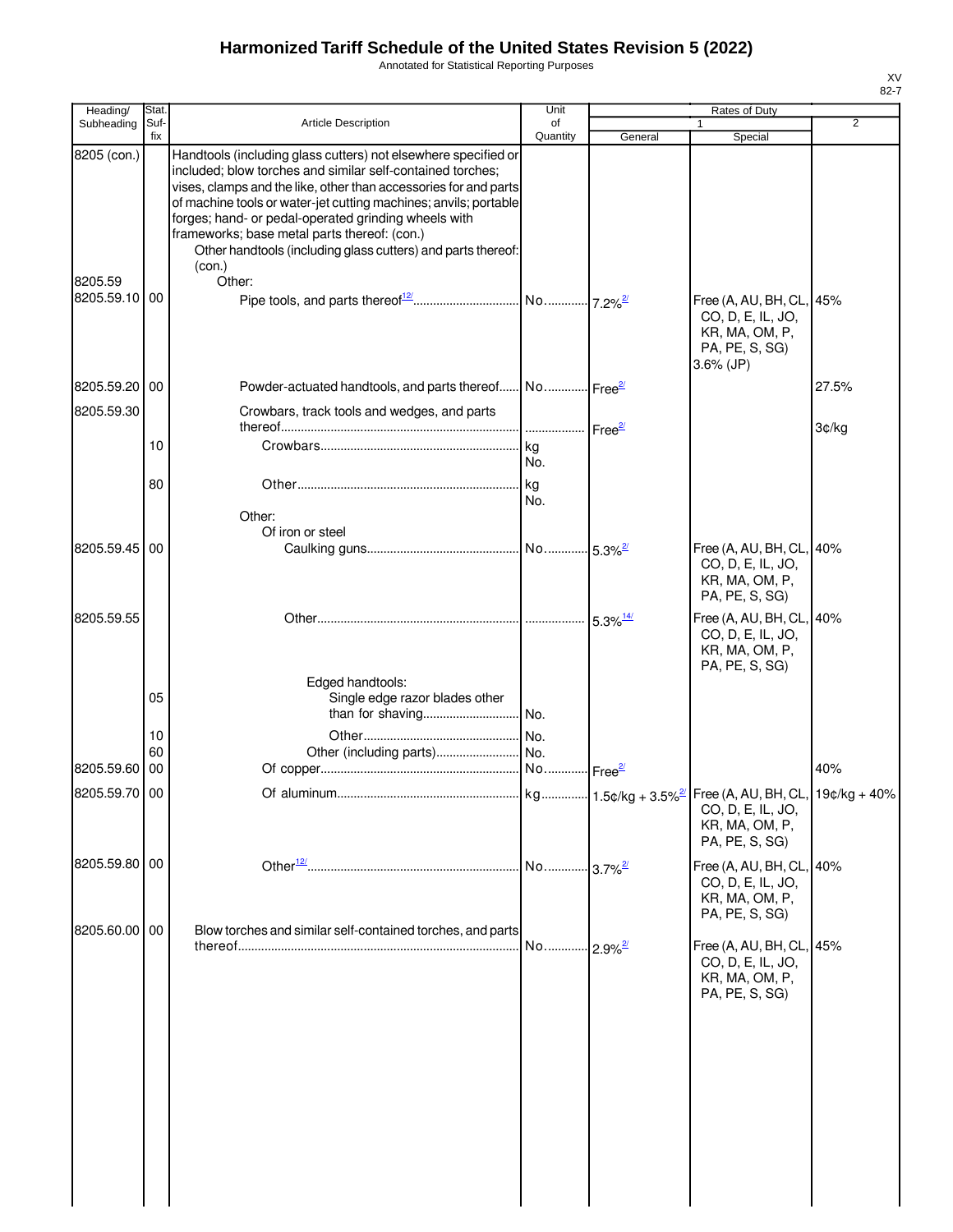Annotated for Statistical Reporting Purposes

| Stat. |                                                                                                                                                                                                                                      | Unit                                                                                                                                             |                                                                                                                                                                                                                                                                                                  | Rates of Duty                                                         |                                                                                                                 |
|-------|--------------------------------------------------------------------------------------------------------------------------------------------------------------------------------------------------------------------------------------|--------------------------------------------------------------------------------------------------------------------------------------------------|--------------------------------------------------------------------------------------------------------------------------------------------------------------------------------------------------------------------------------------------------------------------------------------------------|-----------------------------------------------------------------------|-----------------------------------------------------------------------------------------------------------------|
|       |                                                                                                                                                                                                                                      |                                                                                                                                                  |                                                                                                                                                                                                                                                                                                  | 1                                                                     | $\overline{2}$                                                                                                  |
|       | Handtools (including glass cutters) not elsewhere specified or<br>included; blow torches and similar self-contained torches;<br>forges; hand- or pedal-operated grinding wheels with<br>frameworks; base metal parts thereof: (con.) |                                                                                                                                                  |                                                                                                                                                                                                                                                                                                  | CO, D, E, IL, JO,<br>KR, MA, OM, P,                                   |                                                                                                                 |
|       | Vises:                                                                                                                                                                                                                               |                                                                                                                                                  |                                                                                                                                                                                                                                                                                                  | PA, PE, S, SG)                                                        |                                                                                                                 |
|       |                                                                                                                                                                                                                                      |                                                                                                                                                  |                                                                                                                                                                                                                                                                                                  |                                                                       |                                                                                                                 |
| 60    |                                                                                                                                                                                                                                      |                                                                                                                                                  |                                                                                                                                                                                                                                                                                                  |                                                                       |                                                                                                                 |
| 90    |                                                                                                                                                                                                                                      |                                                                                                                                                  |                                                                                                                                                                                                                                                                                                  |                                                                       |                                                                                                                 |
|       |                                                                                                                                                                                                                                      |                                                                                                                                                  |                                                                                                                                                                                                                                                                                                  |                                                                       |                                                                                                                 |
|       | Anvils; portable forges; hand- or pedal-operated                                                                                                                                                                                     |                                                                                                                                                  |                                                                                                                                                                                                                                                                                                  |                                                                       |                                                                                                                 |
|       |                                                                                                                                                                                                                                      |                                                                                                                                                  |                                                                                                                                                                                                                                                                                                  |                                                                       | 6%                                                                                                              |
|       |                                                                                                                                                                                                                                      |                                                                                                                                                  |                                                                                                                                                                                                                                                                                                  |                                                                       |                                                                                                                 |
|       |                                                                                                                                                                                                                                      |                                                                                                                                                  |                                                                                                                                                                                                                                                                                                  |                                                                       | The rate of                                                                                                     |
|       |                                                                                                                                                                                                                                      |                                                                                                                                                  | applicable to<br>that article in<br>the set subject<br>to the highest<br>rate of duty <sup>17/</sup>                                                                                                                                                                                             | CL, CO, D, E, IL,<br>JO, KR, MA, OM,<br>P, PA, PE, S, SG)             | duty<br>applicable to<br>that article in<br>the set<br>subject to the<br>highest rate<br>of duty                |
|       |                                                                                                                                                                                                                                      |                                                                                                                                                  |                                                                                                                                                                                                                                                                                                  |                                                                       |                                                                                                                 |
|       |                                                                                                                                                                                                                                      |                                                                                                                                                  | applicable to<br>that article in<br>the set subject<br>to the highest<br>rate of duty $\frac{17}{2}$                                                                                                                                                                                             | CL, CO, D, E, IL,<br>JO, KR, MA, OM,<br>P, PA, PE, S, SG)             | The rate of<br>duty<br>applicable to<br>that article in<br>the set<br>subject to the<br>highest rate<br>of duty |
|       | Suf-<br>fix<br>8205 (con.)<br>30<br>8205.90.10 00<br>8205.90.60<br>00<br>8206.00.00                                                                                                                                                  | Article Description<br>of this heading:<br>grinding wheels with frameworks; base metal parts<br>Sets of articles of two or more of the foregoing | of<br>Quantity<br>vises, clamps and the like, other than accessories for and parts<br>of machine tools or water-jet cutting machines; anvils; portable<br>Other, including sets of articles of two or more subheadings<br>No<br>00 Tools of two or more of headings 8202 to 8205, put up in sets | General<br>Free <sup>2/</sup><br>The rate of duty<br>The rate of duty | Special<br>Free (A, AU, BH, CL, 45%<br>Free (A+, AU, BH,<br>Free (A+, AU, BH,                                   |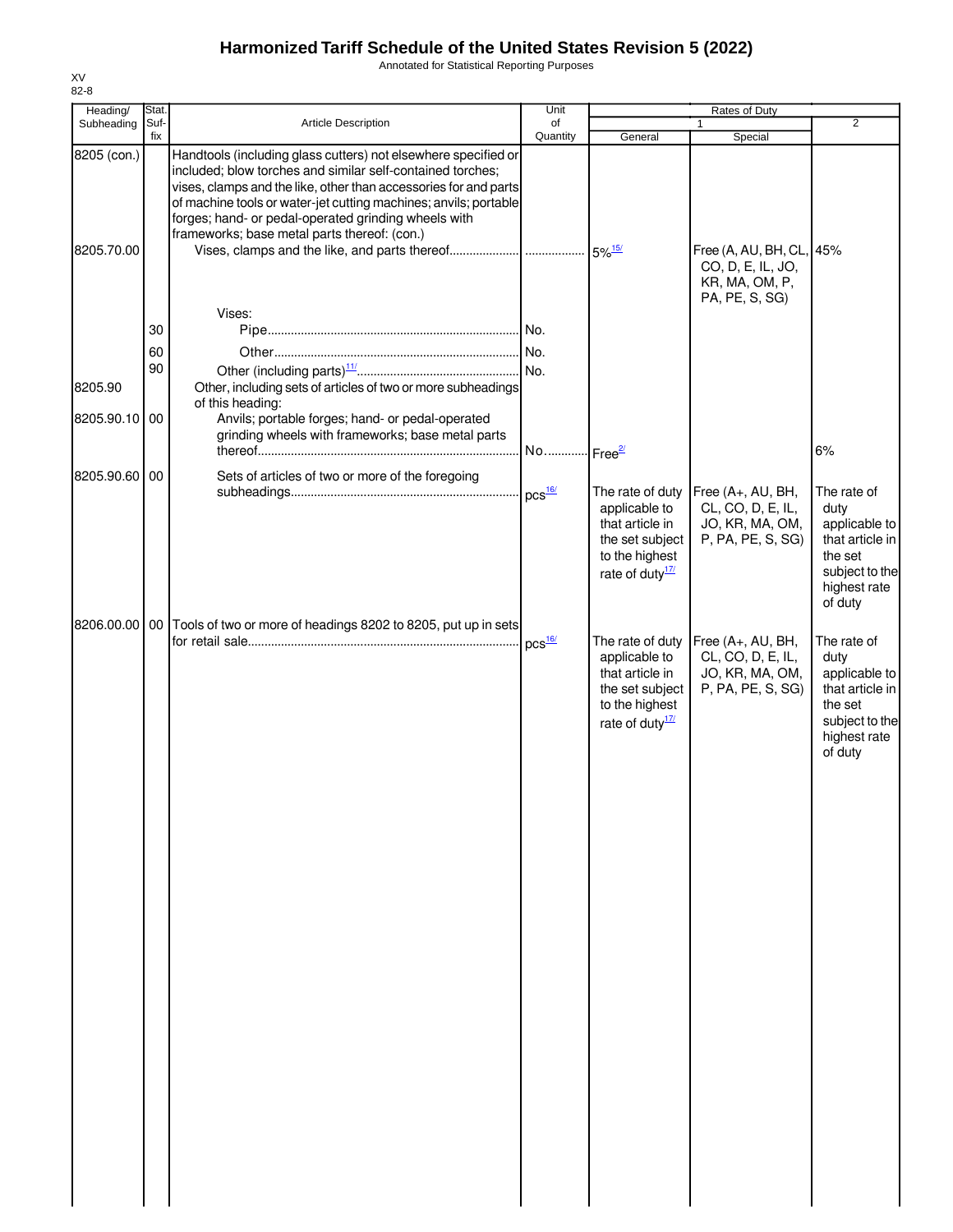Annotated for Statistical Reporting Purposes

| Heading/              | Stat.          |                                                                                                                                                                                                                                                                                                                                                               | Unit             |                        | Rates of Duty                                                                         |                |
|-----------------------|----------------|---------------------------------------------------------------------------------------------------------------------------------------------------------------------------------------------------------------------------------------------------------------------------------------------------------------------------------------------------------------|------------------|------------------------|---------------------------------------------------------------------------------------|----------------|
| Subheading            | Suf-<br>fix    | Article Description                                                                                                                                                                                                                                                                                                                                           | of<br>Quantity   | General                | Special                                                                               | $\overline{2}$ |
| 8207                  |                | Interchangeable tools for handtools, whether or not power<br>operated, or for machine-tools (for example, for pressing,<br>stamping, punching, tapping, threading, drilling, boring,<br>broaching, milling, turning or screwdriving), including dies for<br>drawing or extruding metal, and rock drilling or earth boring<br>tools; base metal parts thereof: |                  |                        |                                                                                       |                |
| 8207.13.00 00         |                | Rock drilling or earth boring tools, and parts thereof:                                                                                                                                                                                                                                                                                                       |                  |                        | Free (A, AU, BH, CL, 60%<br>CO, D, E, IL, JO,<br>KR, MA, OM, P,<br>PA, PE, S, SG)     |                |
| 8207.19<br>8207.19.30 |                | Other, including parts:<br>With cutting part containing by weight over 0.2<br>percent of chromium, molybdenum, or tungsten or                                                                                                                                                                                                                                 |                  |                        | Free (A*, AU, BH,<br>CL, CO, D, E, IL,                                                | 60%            |
|                       | 30             |                                                                                                                                                                                                                                                                                                                                                               |                  |                        | JO, KR, MA, OM,<br>P, PA, PE, S, SG)                                                  |                |
|                       | 60             | Other:<br>Rotary rock drill bits, core bits and                                                                                                                                                                                                                                                                                                               |                  |                        |                                                                                       |                |
| 8207.19.60            | 90             |                                                                                                                                                                                                                                                                                                                                                               | .                | $2.9\%$ <sup>20/</sup> | Free (A*, AU, BH,<br>CL, CO, D, E, IL,<br>JO, JP, KR, MA,<br>OM, P, PA, PE, S,        | 35%            |
|                       | 30             | Other:<br>Rotary rock drill bits, core bits and<br>reamers:                                                                                                                                                                                                                                                                                                   |                  |                        | SG)                                                                                   |                |
|                       | 65<br>70<br>90 | With working part of diamonds No.                                                                                                                                                                                                                                                                                                                             |                  |                        |                                                                                       |                |
| 8207.20.00            |                |                                                                                                                                                                                                                                                                                                                                                               |                  |                        | Free (A*, AU, BH,<br>CL, CO, D, E, IL,<br>JO, JP, KR, MA,<br>OM, P, PA, PE, S,<br>SG) | 30%            |
|                       | 30             |                                                                                                                                                                                                                                                                                                                                                               | No.<br>kg        |                        |                                                                                       |                |
|                       | 40<br>70       |                                                                                                                                                                                                                                                                                                                                                               | No.<br>kg<br>No. |                        |                                                                                       |                |
|                       |                |                                                                                                                                                                                                                                                                                                                                                               | kg               |                        |                                                                                       |                |
|                       |                |                                                                                                                                                                                                                                                                                                                                                               |                  |                        |                                                                                       |                |
|                       |                |                                                                                                                                                                                                                                                                                                                                                               |                  |                        |                                                                                       |                |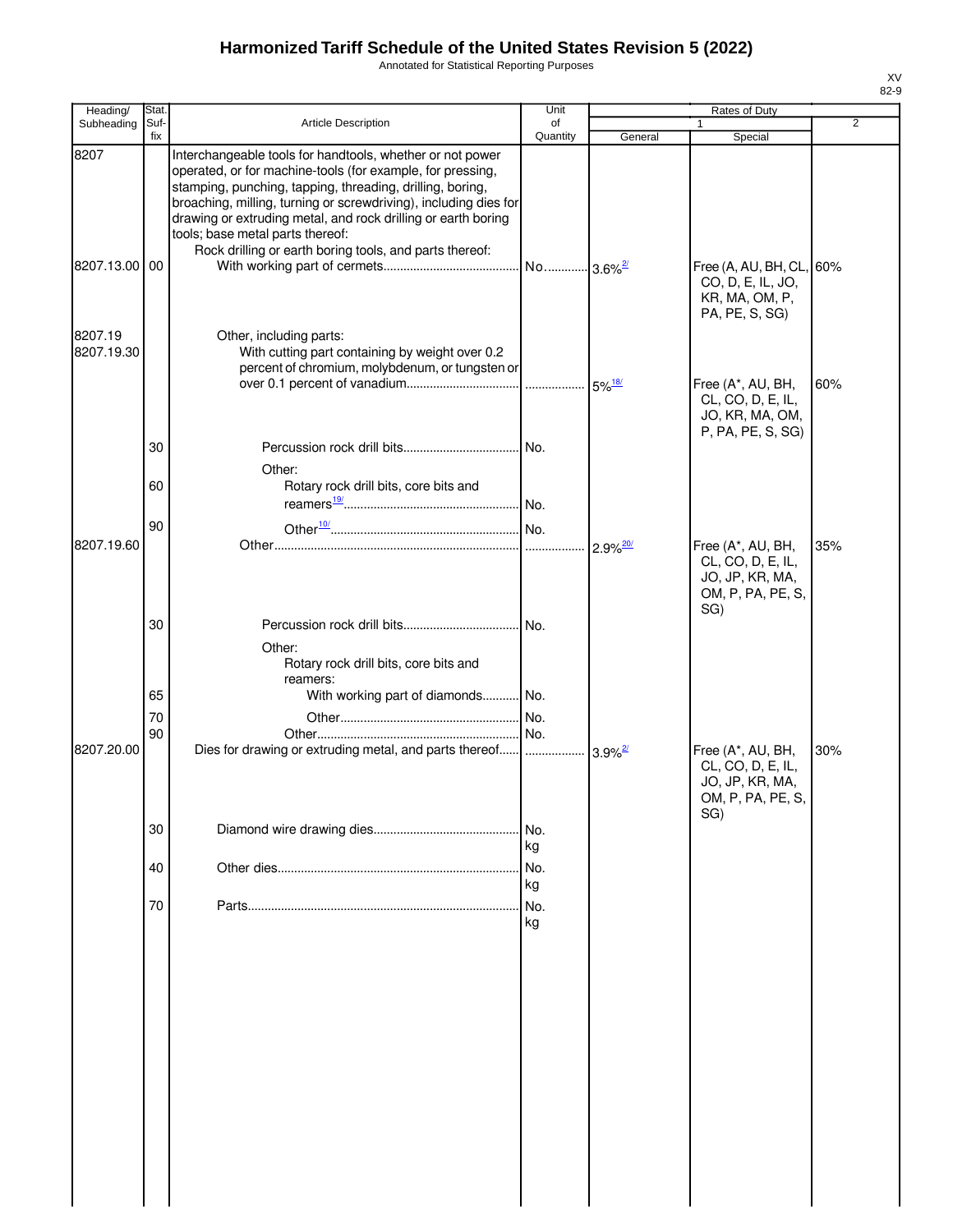Annotated for Statistical Reporting Purposes

| Heading/              | Stat.       |                                                                                                                                                                                                                                                                                                                                                                      | Unit                   |                        | <b>Rates of Duty</b>                                                                            |                |
|-----------------------|-------------|----------------------------------------------------------------------------------------------------------------------------------------------------------------------------------------------------------------------------------------------------------------------------------------------------------------------------------------------------------------------|------------------------|------------------------|-------------------------------------------------------------------------------------------------|----------------|
| Subheading            | Suf-<br>fix | Article Description                                                                                                                                                                                                                                                                                                                                                  | of<br>Quantity         | General                | Special                                                                                         | $\overline{2}$ |
| 8207 (con.)           |             | Interchangeable tools for handtools, whether or not power<br>operated, or for machine-tools (for example, for pressing,<br>stamping, punching, tapping, threading, drilling, boring,<br>broaching, milling, turning or screwdriving), including dies for<br>drawing or extruding metal, and rock drilling or earth boring<br>tools; base metal parts thereof: (con.) |                        |                        |                                                                                                 |                |
| 8207.30               |             | Tools for pressing, stamping or punching, and parts<br>thereof:                                                                                                                                                                                                                                                                                                      |                        |                        |                                                                                                 |                |
| 8207.30.30            |             | Suitable for cutting metal, and parts thereof                                                                                                                                                                                                                                                                                                                        |                        | $5.7\%$ <sup>2/</sup>  | Free (A, AU, BH, CL, 60%<br>CO, D, E, IL, JO,<br>KR, MA, OM, P,<br>PA, PE, S, SG)<br>2.85% (JP) |                |
|                       | 20          |                                                                                                                                                                                                                                                                                                                                                                      | No.<br>kg              |                        |                                                                                                 |                |
|                       | 50          |                                                                                                                                                                                                                                                                                                                                                                      | No.<br>kg              |                        |                                                                                                 |                |
| 8207.30.60            |             | Not suitable for cutting metal, and parts thereof                                                                                                                                                                                                                                                                                                                    |                        | $2.9\%$ <sup>2/</sup>  | Free (A, AU, BH, CL, 35%<br>CO, D, E, IL, JO,<br>JP, KR, MA, OM,<br>P, PA, PE, S, SG)           |                |
|                       | 32          | Stamping dies not suitable for cutting metal $\frac{n}{2}$                                                                                                                                                                                                                                                                                                           | . No.<br>kg            |                        |                                                                                                 |                |
|                       | 62          | Metal forming dies, including thread-rolling dies No.                                                                                                                                                                                                                                                                                                                | kg                     |                        |                                                                                                 |                |
|                       | 92          |                                                                                                                                                                                                                                                                                                                                                                      | No.<br>kg              |                        |                                                                                                 |                |
|                       | 95          |                                                                                                                                                                                                                                                                                                                                                                      | No.<br>kg              |                        |                                                                                                 |                |
| 8207.40<br>8207.40.30 | 00          | Tools for tapping or threading, and parts thereof:<br>With cutting part containing by weight over 0.2 percent<br>of chromium, molybdenum, or tungsten or over 0.1                                                                                                                                                                                                    | . No.                  |                        | Free (A, AU, BH, CL, 60%                                                                        |                |
|                       |             |                                                                                                                                                                                                                                                                                                                                                                      |                        | $-5.7\%$ <sup>2/</sup> | CO, D, E, IL, JO,<br>KR, MA, OM, P,<br>PA, PE, S, SG)<br>2.85% (JP)                             |                |
| 8207.40.60 00         |             |                                                                                                                                                                                                                                                                                                                                                                      | No  4.8% <sup>2/</sup> |                        | Free (A, AU, BH, CL, 50%<br>CO, D, E, IL, JO,<br>JP, KR, MA, OM,<br>P, PA, PE, S, SG)           |                |
|                       |             |                                                                                                                                                                                                                                                                                                                                                                      |                        |                        |                                                                                                 |                |
|                       |             |                                                                                                                                                                                                                                                                                                                                                                      |                        |                        |                                                                                                 |                |
|                       |             |                                                                                                                                                                                                                                                                                                                                                                      |                        |                        |                                                                                                 |                |
|                       |             |                                                                                                                                                                                                                                                                                                                                                                      |                        |                        |                                                                                                 |                |
|                       |             |                                                                                                                                                                                                                                                                                                                                                                      |                        |                        |                                                                                                 |                |
|                       |             |                                                                                                                                                                                                                                                                                                                                                                      |                        |                        |                                                                                                 |                |
|                       |             |                                                                                                                                                                                                                                                                                                                                                                      |                        |                        |                                                                                                 |                |
|                       |             |                                                                                                                                                                                                                                                                                                                                                                      |                        |                        |                                                                                                 |                |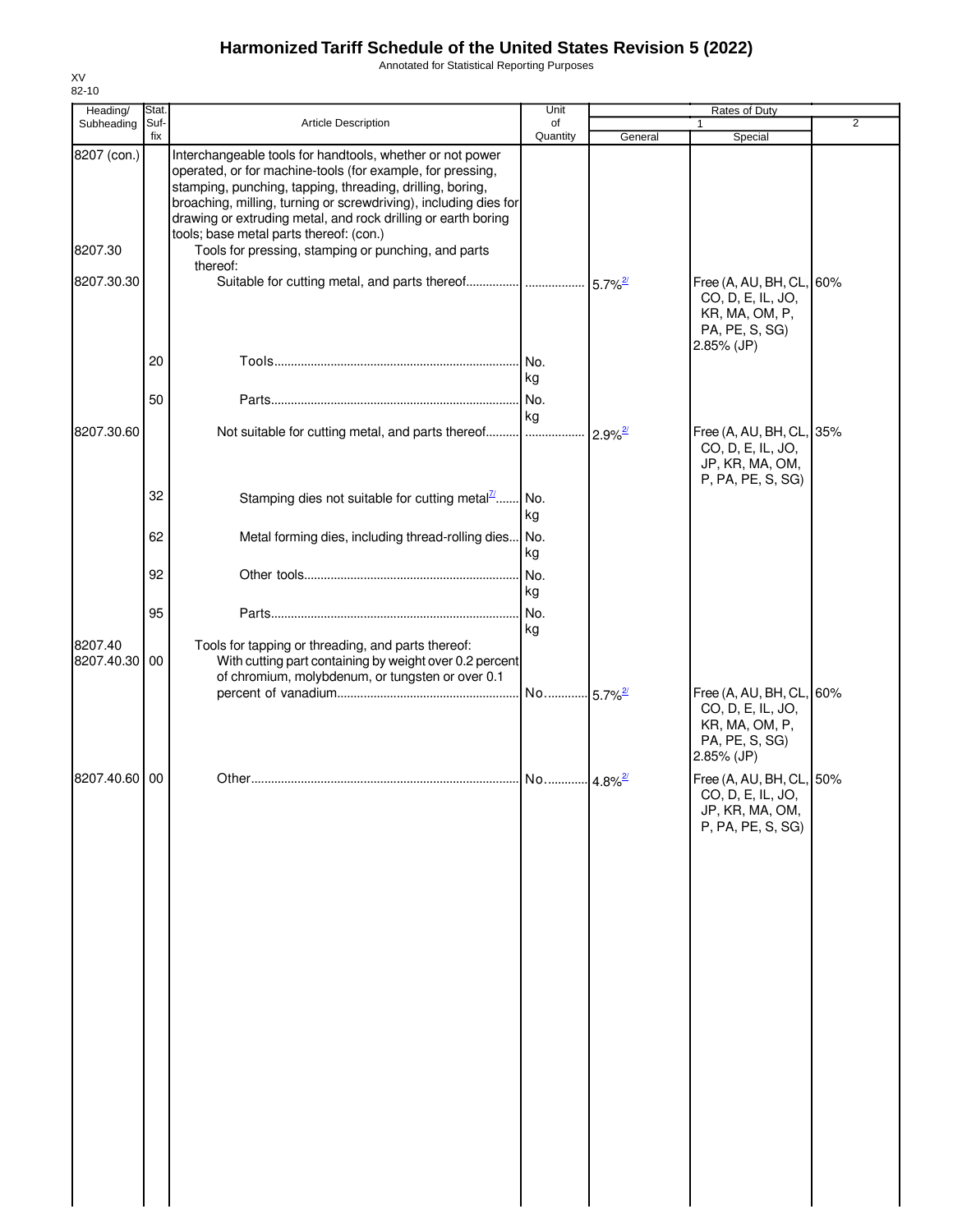Annotated for Statistical Reporting Purposes

| Heading/      | Stat.       |                                                                                                                                                                                                                                                                                                                           | Unit           |                        | <b>Rates of Duty</b>                                                              |                |
|---------------|-------------|---------------------------------------------------------------------------------------------------------------------------------------------------------------------------------------------------------------------------------------------------------------------------------------------------------------------------|----------------|------------------------|-----------------------------------------------------------------------------------|----------------|
| Subheading    | Suf-<br>fix | <b>Article Description</b>                                                                                                                                                                                                                                                                                                | of<br>Quantity | General                | Special                                                                           | $\overline{2}$ |
| 8207 (con.)   |             | Interchangeable tools for handtools, whether or not power<br>operated, or for machine-tools (for example, for pressing,<br>stamping, punching, tapping, threading, drilling, boring,<br>broaching, milling, turning or screwdriving), including dies for<br>drawing or extruding metal, and rock drilling or earth boring |                |                        |                                                                                   |                |
| 8207.50       |             | tools; base metal parts thereof: (con.)<br>Tools for drilling, other than for rock drilling, and parts<br>thereof:                                                                                                                                                                                                        |                |                        |                                                                                   |                |
| 8207.50.20    |             | With cutting part containing by weight over 0.2 percent<br>of chromium, molybdenum, or tungsten or over 0.1                                                                                                                                                                                                               | .              | $5\%^{2/3}$            | Free (A, AU, BH, CL, 60%<br>CO, D, E, IL, JO,                                     |                |
|               |             |                                                                                                                                                                                                                                                                                                                           |                |                        | JP, KR, MA, OM,<br>P, PA, PE, S, SG)                                              |                |
|               | 30          | Twist drills:                                                                                                                                                                                                                                                                                                             |                |                        |                                                                                   |                |
|               | 45<br>55    |                                                                                                                                                                                                                                                                                                                           |                |                        |                                                                                   |                |
|               | 70          | Other:                                                                                                                                                                                                                                                                                                                    |                |                        |                                                                                   |                |
|               | 80          |                                                                                                                                                                                                                                                                                                                           |                |                        |                                                                                   |                |
| 8207.50.40    |             | Other:<br>Suitable for cutting metal, and parts thereof                                                                                                                                                                                                                                                                   |                | $8.4\%$ <sup>22/</sup> | Free (A, AU, BH, CL, 50%<br>CO, D, E, IL, JO,<br>KR, MA, OM, P,<br>PA, PE, S, SG) |                |
|               | 30          |                                                                                                                                                                                                                                                                                                                           |                |                        |                                                                                   |                |
|               | 60          | Not suitable for cutting metal, and parts thereof:                                                                                                                                                                                                                                                                        | No.            |                        |                                                                                   |                |
| 8207.50.60 00 |             | For handtools, and parts thereof <sup>21</sup>                                                                                                                                                                                                                                                                            | No             | $-5.2\%$ <sup>2/</sup> | Free (A, AU, BH, CL, 45%<br>CO, D, E, IL, JO,<br>KR, MA, OM, P,<br>PA, PE, S, SG) |                |
| 8207.50.80 00 |             |                                                                                                                                                                                                                                                                                                                           |                |                        | Free (A, AU, BH, CL, 35%<br>CO, D, E, IL, JO,<br>KR, MA, OM, P,<br>PA, PE, S, SG) |                |
| 8207.60.00    |             |                                                                                                                                                                                                                                                                                                                           |                |                        | Free (A, AU, BH, CL, 60%<br>CO, D, E, IL, JO,<br>JP, KR, MA, OM,                  |                |
|               | 30          |                                                                                                                                                                                                                                                                                                                           | INo.           |                        | P, PA, PE, S, SG)                                                                 |                |
|               | 35          |                                                                                                                                                                                                                                                                                                                           | No.            |                        |                                                                                   |                |
|               | 61          |                                                                                                                                                                                                                                                                                                                           |                |                        |                                                                                   |                |
|               |             |                                                                                                                                                                                                                                                                                                                           |                |                        |                                                                                   |                |
|               |             |                                                                                                                                                                                                                                                                                                                           |                |                        |                                                                                   |                |
|               |             |                                                                                                                                                                                                                                                                                                                           |                |                        |                                                                                   |                |
|               |             |                                                                                                                                                                                                                                                                                                                           |                |                        |                                                                                   |                |
|               |             |                                                                                                                                                                                                                                                                                                                           |                |                        |                                                                                   |                |
|               |             |                                                                                                                                                                                                                                                                                                                           |                |                        |                                                                                   |                |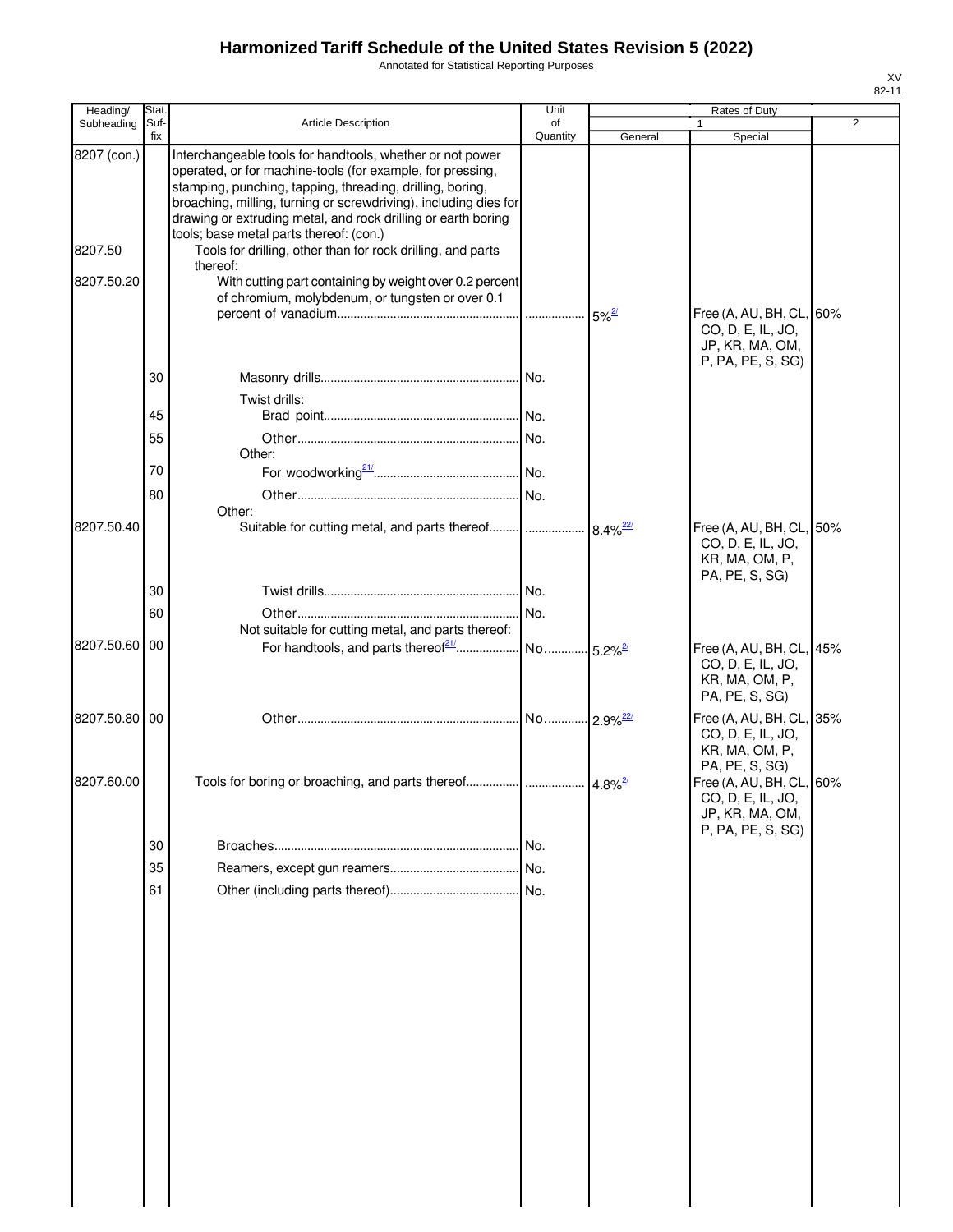Annotated for Statistical Reporting Purposes

| Heading/                             | Stat.       |                                                                                                                                                                                                                                                                                                                                                                                                                                                                                                                              | Unit                  |         | Rates of Duty                                                                         |                |
|--------------------------------------|-------------|------------------------------------------------------------------------------------------------------------------------------------------------------------------------------------------------------------------------------------------------------------------------------------------------------------------------------------------------------------------------------------------------------------------------------------------------------------------------------------------------------------------------------|-----------------------|---------|---------------------------------------------------------------------------------------|----------------|
| Subheading                           | Suf-<br>fix | <b>Article Description</b>                                                                                                                                                                                                                                                                                                                                                                                                                                                                                                   | of<br>Quantity        | General | Special                                                                               | $\overline{2}$ |
| 8207 (con.)<br>8207.70<br>8207.70.30 |             | Interchangeable tools for handtools, whether or not power<br>operated, or for machine-tools (for example, for pressing,<br>stamping, punching, tapping, threading, drilling, boring,<br>broaching, milling, turning or screwdriving), including dies for<br>drawing or extruding metal, and rock drilling or earth boring<br>tools; base metal parts thereof: (con.)<br>Tools for milling, and parts thereof:<br>With cutting part containing by weight over 0.2 percent<br>of chromium, molybdenum, or tungsten or over 0.1 |                       |         |                                                                                       |                |
|                                      | 30<br>40    |                                                                                                                                                                                                                                                                                                                                                                                                                                                                                                                              |                       |         | Free (A*, AU, BH,<br>CL, CO, D, E, IL,<br>JO, JP, KR, MA,<br>OM, P, PA, PE, S,<br>SG) | 60%            |
|                                      | 60          |                                                                                                                                                                                                                                                                                                                                                                                                                                                                                                                              |                       |         |                                                                                       |                |
| 8207.70.60                           |             |                                                                                                                                                                                                                                                                                                                                                                                                                                                                                                                              |                       |         | Free (A*, AU, BH,<br>CL, CO, D, E, IL,<br>JO, JP, KR, MA,<br>OM, P, PA, PE, S,<br>SG) | 35%            |
|                                      | 30          |                                                                                                                                                                                                                                                                                                                                                                                                                                                                                                                              |                       |         |                                                                                       |                |
|                                      | 40          | Router bits not suitable for cutting metal No.                                                                                                                                                                                                                                                                                                                                                                                                                                                                               |                       |         |                                                                                       |                |
|                                      | 60          |                                                                                                                                                                                                                                                                                                                                                                                                                                                                                                                              |                       |         |                                                                                       |                |
| 8207.80<br>8207.80.30                | 00          | Tools for turning:<br>With cutting part containing by weight over 0.2 percent<br>of chromium, molybdenum, or tungsten or over 0.1                                                                                                                                                                                                                                                                                                                                                                                            |                       |         |                                                                                       |                |
|                                      |             |                                                                                                                                                                                                                                                                                                                                                                                                                                                                                                                              | No 4.8% <sup>2/</sup> |         | Free (A, AU, BH, CL, 60%<br>CO, D, E, IL, JO,<br>KR, MA, OM, P,<br>PA, PE, S, SG)     |                |
| 8207.80.60                           | 00          |                                                                                                                                                                                                                                                                                                                                                                                                                                                                                                                              |                       |         | Free (A, AU, BH, CL, 35%<br>CO, D, E, IL, JO,<br>KR, MA, OM, P,<br>PA, PE, S, SG)     |                |
|                                      |             |                                                                                                                                                                                                                                                                                                                                                                                                                                                                                                                              |                       |         |                                                                                       |                |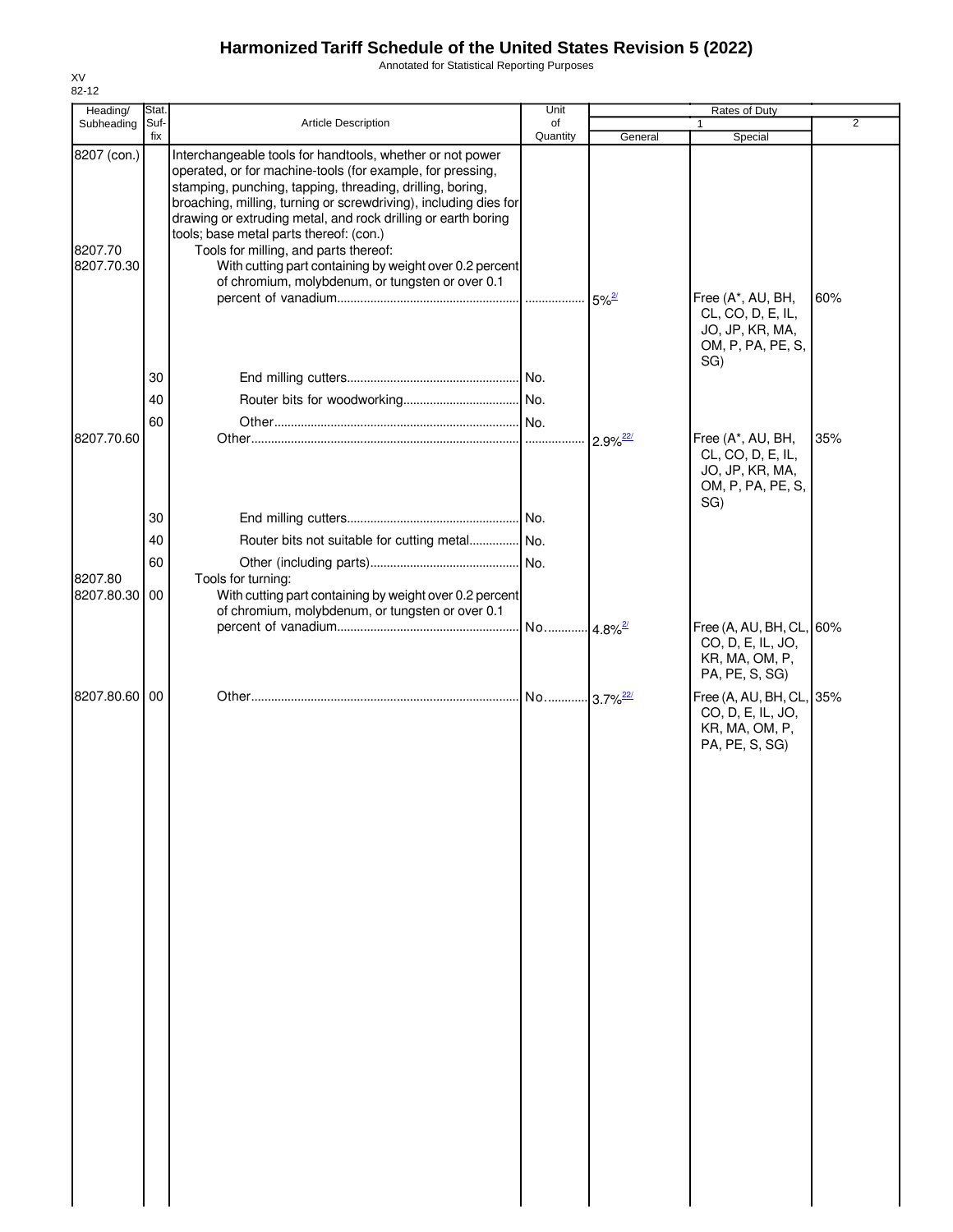Annotated for Statistical Reporting Purposes

| Heading/                                | Stat.                |                                                                                                                                                                                                                                                                                                                                                                                                                                                                                   | Unit           |                        | Rates of Duty                                                                        |                |
|-----------------------------------------|----------------------|-----------------------------------------------------------------------------------------------------------------------------------------------------------------------------------------------------------------------------------------------------------------------------------------------------------------------------------------------------------------------------------------------------------------------------------------------------------------------------------|----------------|------------------------|--------------------------------------------------------------------------------------|----------------|
| Subheading                              | Suf-<br>fix          | Article Description                                                                                                                                                                                                                                                                                                                                                                                                                                                               | of<br>Quantity | General                | 1<br>Special                                                                         | $\overline{2}$ |
| 8207 (con.)<br>8207.90<br>8207.90.15 00 |                      | Interchangeable tools for handtools, whether or not power<br>operated, or for machine-tools (for example, for pressing,<br>stamping, punching, tapping, threading, drilling, boring,<br>broaching, milling, turning or screwdriving), including dies for<br>drawing or extruding metal, and rock drilling or earth boring<br>tools; base metal parts thereof: (con.)<br>Other interchangeable tools, and parts thereof:<br>Files and rasps, including rotary files and rasps, and |                |                        | Free (A*, AU, BH,<br>CL, CO, D, E, IL,<br>JO, KR, MA, OM,                            | 15%            |
| 8207.90.30                              |                      | Other:<br>Cutting tools with cutting part containing by weight<br>over 0.2 percent of chromium, molybdenum, or                                                                                                                                                                                                                                                                                                                                                                    |                |                        | P, PA, PE, S, SG)<br>Free (A*, AU, BH,<br>CL, CO, D, E, IL,<br>JO, KR, MA, OM,       | 60%            |
|                                         | 30<br>75<br>80<br>85 | For woodworking:<br>Cutterheads with interchangeable tools No.                                                                                                                                                                                                                                                                                                                                                                                                                    |                |                        | P, PA, PE, S, SG)                                                                    |                |
| 8207.90.45                              | 00                   | Other:<br>Suitable for cutting metal, and parts thereof No 4.8% <sup>22/</sup><br>Not suitable for cutting metal, and parts                                                                                                                                                                                                                                                                                                                                                       |                |                        | Free (A*, AU, BH,<br>CL, CO, D, E, IL,<br>JO, KR, MA, OM,<br>P, PA, PE, S, SG)       | 50%            |
| 8207.90.60 00                           |                      | thereof:                                                                                                                                                                                                                                                                                                                                                                                                                                                                          |                |                        | Free (A*, AU, BH,<br>CL, CO, D, E, IL,<br>JO, KR, MA, OM,<br>P, PA, PE, S, SG)       | 45%            |
| 8207.90.75                              |                      |                                                                                                                                                                                                                                                                                                                                                                                                                                                                                   |                | $3.7\%$ <sup>22/</sup> | Free (A*, AU, BH,<br>CL, CO, D, E, IL,<br>JO, JP, KR, MA,<br>OM, P, PA, PE, S<br>SG) | 35%            |
|                                         | 45                   | Cutterheads with interchangeable                                                                                                                                                                                                                                                                                                                                                                                                                                                  |                |                        |                                                                                      |                |
|                                         | 85                   |                                                                                                                                                                                                                                                                                                                                                                                                                                                                                   | No.            |                        |                                                                                      |                |
|                                         |                      |                                                                                                                                                                                                                                                                                                                                                                                                                                                                                   |                |                        |                                                                                      |                |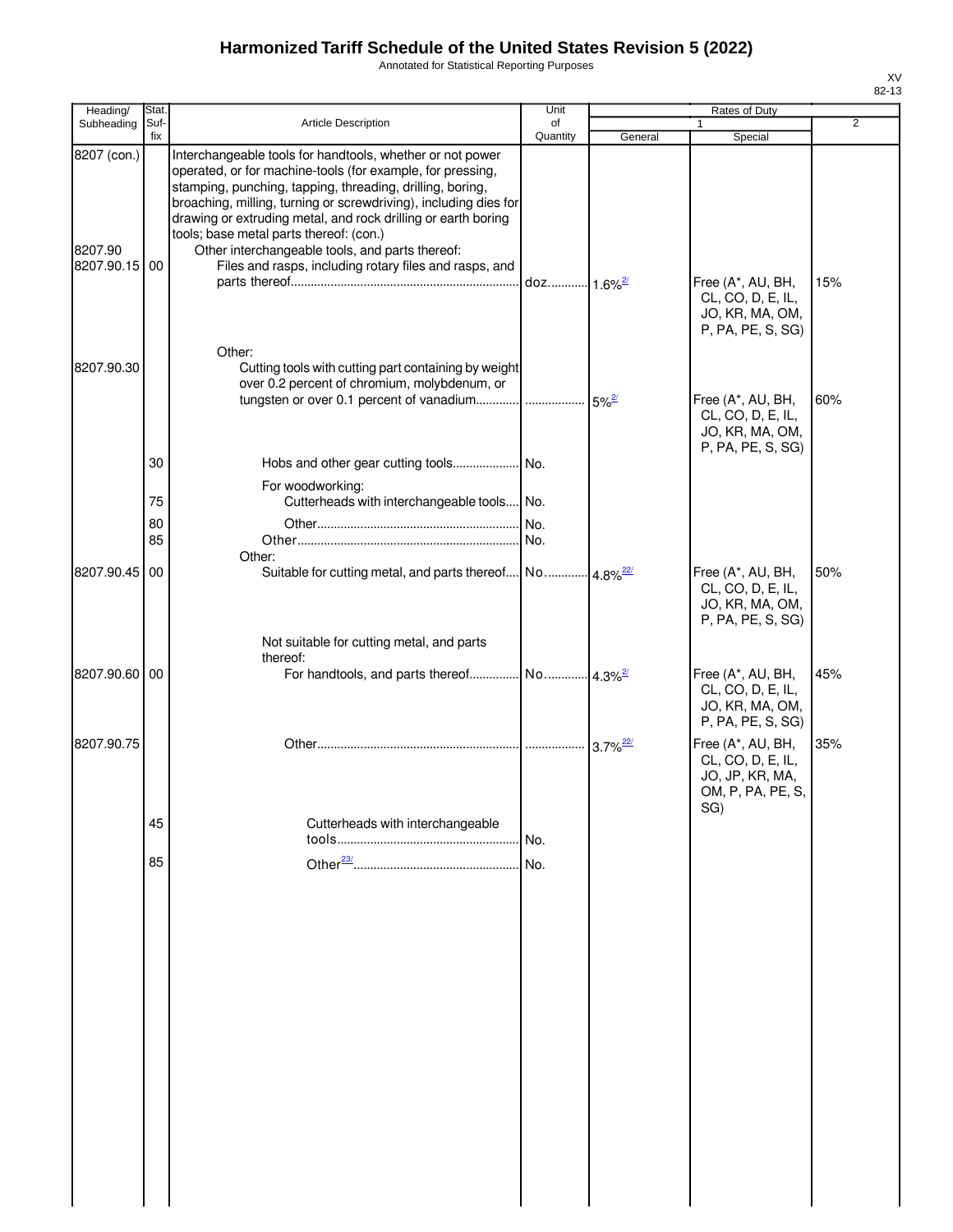Annotated for Statistical Reporting Purposes

| Heading/                 | Stat.       |                                                                                                                                       | Unit                   |                       | Rates of Duty                                                                         |                |
|--------------------------|-------------|---------------------------------------------------------------------------------------------------------------------------------------|------------------------|-----------------------|---------------------------------------------------------------------------------------|----------------|
| Subheading               | Suf-<br>fix | <b>Article Description</b>                                                                                                            | of<br>Quantity         |                       |                                                                                       | $\overline{2}$ |
| 8208                     |             | Knives and cutting blades, for machines or for mechanical<br>appliances, and base metal parts thereof:                                |                        | General               | Special                                                                               |                |
| 8208.10.00               | 30          | Over 30.5 cm in length, for metal shearing machines<br>or over 15.2 cm in diameter for metal shearing/slitting                        | No.                    |                       |                                                                                       | 20%            |
| 8208.20.00               | 60<br>30    | Over 73.7 cm in length, for veneer-cutting machines. No.                                                                              |                        | Free <sup>2/</sup>    |                                                                                       | 20%            |
|                          | 60          | Over 15.2 cm in length, for wood-chipper machines                                                                                     | No.                    |                       |                                                                                       |                |
| 8208.30.00               | 90          | For kitchen appliances or for machines used by the food                                                                               | No.<br>.               | Free <sup>27</sup>    |                                                                                       | 20%            |
|                          | 30          | For meat-slicing, meat-cutting or meat-chopping                                                                                       | No.                    |                       |                                                                                       |                |
| 8208.40                  | 60          | For agricultural, horticultural or forestry machines, and<br>parts thereof:                                                           | No.                    |                       |                                                                                       |                |
| 8208.40.30               | 00          |                                                                                                                                       | No Free <sup>2/</sup>  |                       |                                                                                       | 20%            |
| 8208.40.60 00<br>8208.90 |             | Other:                                                                                                                                |                        |                       |                                                                                       | Free           |
| 8208.90.30 00            |             |                                                                                                                                       |                        |                       |                                                                                       | Free           |
| 8208.90.60 00            |             |                                                                                                                                       |                        |                       |                                                                                       | 20%            |
| 8209.00.00               |             | Plates, sticks, tips and the like for tools, unmounted, of                                                                            |                        | $4.6\%$ <sup>2/</sup> | Free (A, AU, BH, CL, 60%<br>CO, D, E, IL, JO,<br>JP, KR, MA, OM,<br>P, PA, PE, S, SG) |                |
|                          | 30          |                                                                                                                                       |                        |                       |                                                                                       |                |
|                          | 60          |                                                                                                                                       |                        |                       |                                                                                       |                |
| 8210.00.00               |             | 00 Hand-operated mechanical appliances, weighing 10 kg or less,<br>used in the preparation, conditioning or serving of food or drink, | No 3.7% <sup>25/</sup> |                       | Free (A*, AU, BH,                                                                     | 40%            |
|                          |             |                                                                                                                                       |                        |                       | CL, CO, D, E, IL,<br>JO, KR, MA, OM,<br>P, PA, PE, S, SG)                             |                |
|                          |             |                                                                                                                                       |                        |                       |                                                                                       |                |
|                          |             |                                                                                                                                       |                        |                       |                                                                                       |                |
|                          |             |                                                                                                                                       |                        |                       |                                                                                       |                |
|                          |             |                                                                                                                                       |                        |                       |                                                                                       |                |
|                          |             |                                                                                                                                       |                        |                       |                                                                                       |                |
|                          |             |                                                                                                                                       |                        |                       |                                                                                       |                |
|                          |             |                                                                                                                                       |                        |                       |                                                                                       |                |
|                          |             |                                                                                                                                       |                        |                       |                                                                                       |                |
|                          |             |                                                                                                                                       |                        |                       |                                                                                       |                |
|                          |             |                                                                                                                                       |                        |                       |                                                                                       |                |
|                          |             |                                                                                                                                       |                        |                       |                                                                                       |                |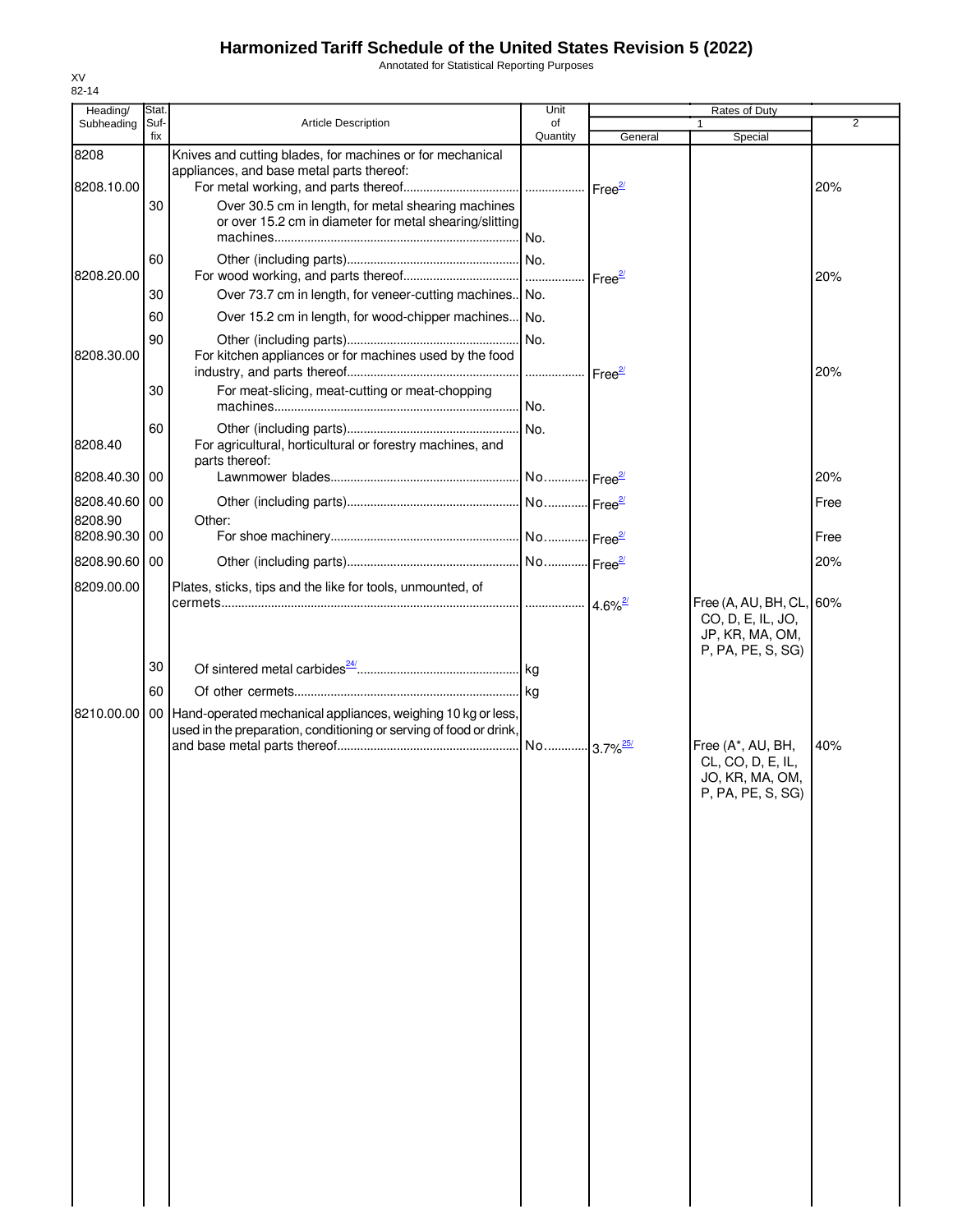Annotated for Statistical Reporting Purposes

| Heading/                 | Stat.    |                                                                                                                                                                            | Unit     |                                                                                                                          | Rates of Duty                                                                                    |                                                                                                                 |
|--------------------------|----------|----------------------------------------------------------------------------------------------------------------------------------------------------------------------------|----------|--------------------------------------------------------------------------------------------------------------------------|--------------------------------------------------------------------------------------------------|-----------------------------------------------------------------------------------------------------------------|
| Subheading               | Suf-     | Article Description                                                                                                                                                        | of       |                                                                                                                          | 1                                                                                                | $\overline{2}$                                                                                                  |
| 8211                     | fix      | Knives with cutting blades, serrated or not (including pruning<br>knives), other than knives of heading 8208, and blades and<br>other base metal parts thereof:            | Quantity | General                                                                                                                  | Special                                                                                          |                                                                                                                 |
| 8211.10.00 00            |          |                                                                                                                                                                            |          | The rate of duty<br>applicable to<br>that article in<br>the set subject<br>to the highest<br>rate of duty <sup>26/</sup> | Free (AU, BH, CL,<br>CO, D, E, IL, JO,<br>KR, MA, OM, P,<br>PA, PE, S, SG)                       | The rate of<br>duty appli-<br>cable to that<br>article in the<br>set subject to<br>the high-est<br>rate of duty |
| 8211.91<br>8211.91.10 00 |          | Other:<br>Table knives having fixed blades:                                                                                                                                |          |                                                                                                                          |                                                                                                  | $8¢$ each + 45%                                                                                                 |
| 8211.91.20 00            |          | Knives with stainless steel handles:<br>With handles containing nickel or containing<br>over 10 percent by weight of manganese:<br>Valued under 25¢ each, not over 25.9 cm |          |                                                                                                                          |                                                                                                  |                                                                                                                 |
|                          |          |                                                                                                                                                                            |          | $6.4\%$ <sup>27/</sup>                                                                                                   | Free (A+, AU, BH,<br>CL, CO, D, E, IL,<br>JO, KR, MA, OM,<br>P, PA, PE, S, SG)                   | $2¢$ each + 45%                                                                                                 |
| 8211.91.25 00            |          |                                                                                                                                                                            |          | $6.8\%$ <sup>27/</sup>                                                                                                   | Free (AU, BH, CL,<br>CO, D, E, IL, JO,<br>KR, MA, OM, P,<br>PA, PE, S, SG)                       | $2¢$ each + 45%                                                                                                 |
| 8211.91.30 00            |          | Other:<br>Valued under 25¢ each, not over 25.9 cm                                                                                                                          |          | $0.9¢$ each +<br>10.6% <sup>26/</sup>                                                                                    | Free (AU, BH, CL,<br>CO, D, E, IL, JO,<br>KR, MA, OM, P,                                         | $2¢$ each + 45%                                                                                                 |
| 8211.91.40 00            |          |                                                                                                                                                                            |          | $0.3c$ each +<br>$3.7\%$ <sup>26/</sup>                                                                                  | PA, PE, S, SG)<br>Free (AU, BH, CL,<br>CO, D, E, IL, JO,<br>KR, MA, OM, P,                       | $2¢$ each + 45%                                                                                                 |
| 8211.91.50               |          |                                                                                                                                                                            |          | $3.7\%$ <sup>27/</sup>                                                                                                   | PA, PE, S, SG)<br>Free (A*, AU, BH,<br>CL, CO, D, E, IL,<br>JO, KR, MA, OM,<br>P, PA, PE, S, SG) | $8¢$ each + $45%$                                                                                               |
|                          | 30       |                                                                                                                                                                            | I No.    |                                                                                                                          |                                                                                                  |                                                                                                                 |
|                          | 60       |                                                                                                                                                                            |          |                                                                                                                          |                                                                                                  |                                                                                                                 |
| 8211.91.80               |          |                                                                                                                                                                            |          | $0.3c$ each $+$<br>$4.9\%$ <sup>27/</sup>                                                                                | Free (A*, AU, BH,<br>CL, CO, D, E, IL,<br>JO, KR, MA, OM,<br>P, PA, PE, S, SG)                   | $8¢$ each + $45%$                                                                                               |
|                          | 30<br>60 |                                                                                                                                                                            | No.      |                                                                                                                          |                                                                                                  |                                                                                                                 |
|                          |          |                                                                                                                                                                            |          |                                                                                                                          |                                                                                                  |                                                                                                                 |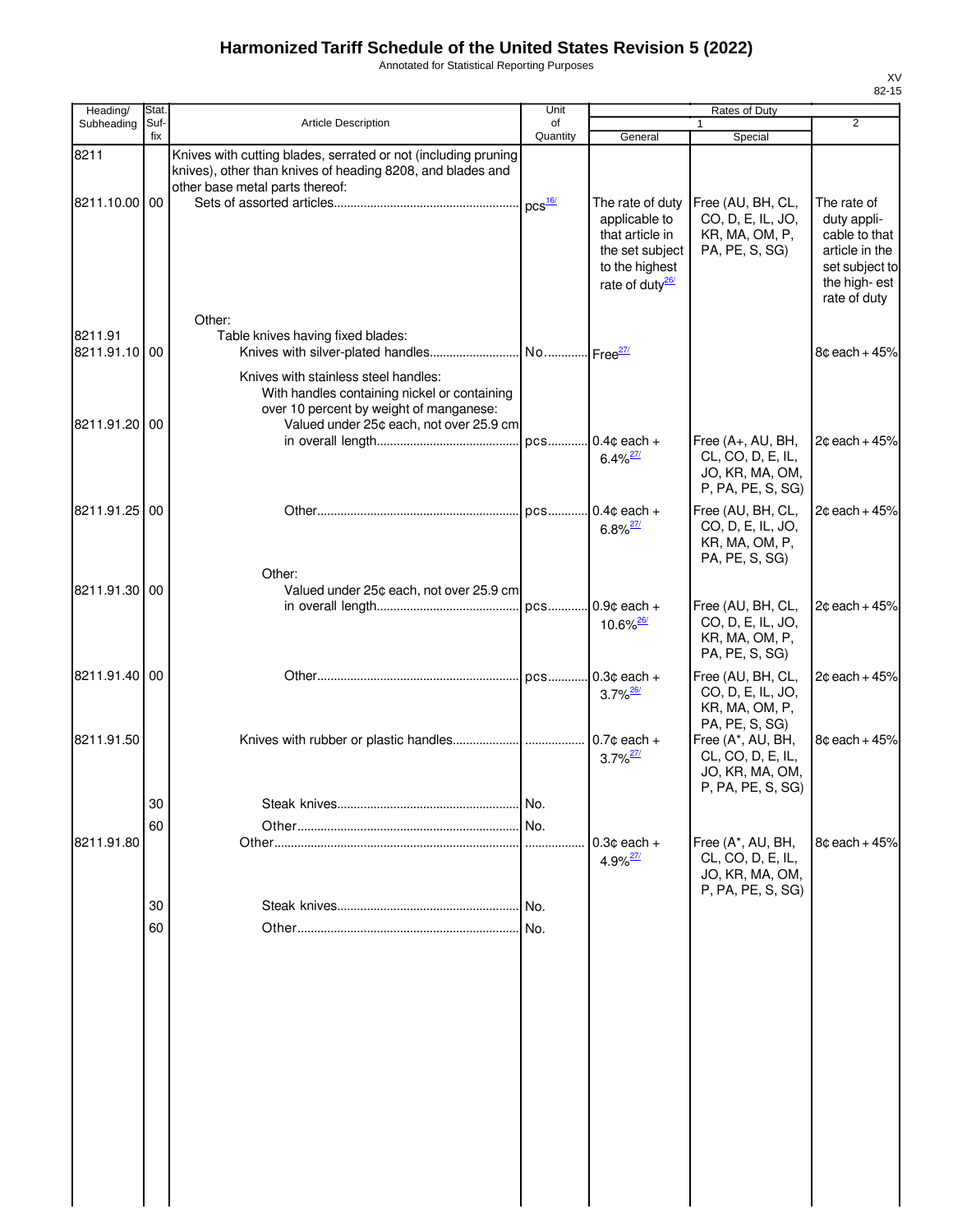Annotated for Statistical Reporting Purposes

| Heading/      | Stat.       |                                                                                                                                                                                         | Unit           |                                         | Rates of Duty                                                                                 |                               |
|---------------|-------------|-----------------------------------------------------------------------------------------------------------------------------------------------------------------------------------------|----------------|-----------------------------------------|-----------------------------------------------------------------------------------------------|-------------------------------|
| Subheading    | Suf-<br>fix | Article Description                                                                                                                                                                     | of<br>Quantity | General                                 | $\mathbf{1}$<br>Special                                                                       | 2                             |
| 8211 (con.)   |             | Knives with cutting blades, serrated or not (including pruning<br>knives), other than knives of heading 8208, and blades and<br>other base metal parts thereof: (con.)<br>Other: (con.) |                |                                         |                                                                                               |                               |
| 8211.92       |             | Other knives having fixed blades:<br>With rubber or plastic handles:                                                                                                                    |                |                                         |                                                                                               |                               |
| 8211.92.20    | 00          |                                                                                                                                                                                         |                | 4.6% $^{27/2}$                          | Free (A*, AU, BH,<br>CL, CO, D, E, IL,<br>JO, KR, MA, OM,<br>P, PA, PE, S, SG)                | $8¢$ each + 45%               |
| 8211.92.40    |             |                                                                                                                                                                                         |                | $1¢$ each $+$<br>$4.6\%$ <sup>26/</sup> | Free (A*, AU, BH,<br>CL, CO, D, E, IL,<br>JO, KR, MA, OM,<br>P, PA, PE, S, SG)                | $8¢$ each + 45%               |
|               | 50          |                                                                                                                                                                                         |                |                                         |                                                                                               |                               |
|               | 60          | Other:                                                                                                                                                                                  | No.            |                                         |                                                                                               |                               |
| 8211.92.60    | 00          |                                                                                                                                                                                         |                |                                         | Free (A*, AU, BH,<br>CL, CO, D, E, IL,<br>JO, KR, MA, OM,<br>P, PA, PE, S, SG)                | $8¢$ each + 45%               |
| 8211.92.90    |             |                                                                                                                                                                                         |                | $0.4c$ each +<br>$6.1\%$ <sup>27/</sup> | Free (A*, AU, BH,<br>CL, CO, D, E, IL,<br>JO, KR, MA, OM,<br>P, PA, PE, S, SG)                | $8¢$ each + 45%               |
|               | 30          |                                                                                                                                                                                         |                |                                         |                                                                                               |                               |
|               | 45          |                                                                                                                                                                                         |                |                                         |                                                                                               |                               |
| 8211.93.00    | 60          |                                                                                                                                                                                         |                |                                         | CL, CO, D, E, IL,<br>JO, KR, MA, OM,<br>P, PA, PE, S, SG)                                     | $35¢$ each $+$<br>55%         |
|               | 31          | Folding two-handled multi-use tools in which one<br>or more tools are housed in each handle and one<br>or more of the tools is a folding knife blade No.                                |                |                                         |                                                                                               |                               |
|               | 35          | Pen knives, pocket knives and other knives which                                                                                                                                        |                |                                         |                                                                                               |                               |
| 8211.94       | 60          | Other (including parts) <sup>12/</sup> .<br>Blades:                                                                                                                                     | No.            |                                         |                                                                                               |                               |
| 8211.94.10 00 |             |                                                                                                                                                                                         |                | $2.2\%$ <sup>2/</sup>                   | Free (A, AU, BH, CL, $8¢$ each + 45%<br>CO, D, E, IL, JO,<br>KR, MA, OM, P,<br>PA, PE, S, SG) |                               |
| 8211.94.50 00 |             |                                                                                                                                                                                         | No             | $\cdot$ 1¢ each + 5.4% $\frac{3}{2}$    | Free (A, AU, BH, CL,<br>CO, D, E, IL, JO,<br>KR, MA, OM, P,<br>PA, PE, S, SG)                 | 11 $\texttt{c}$ each +<br>55% |
|               |             |                                                                                                                                                                                         |                |                                         |                                                                                               |                               |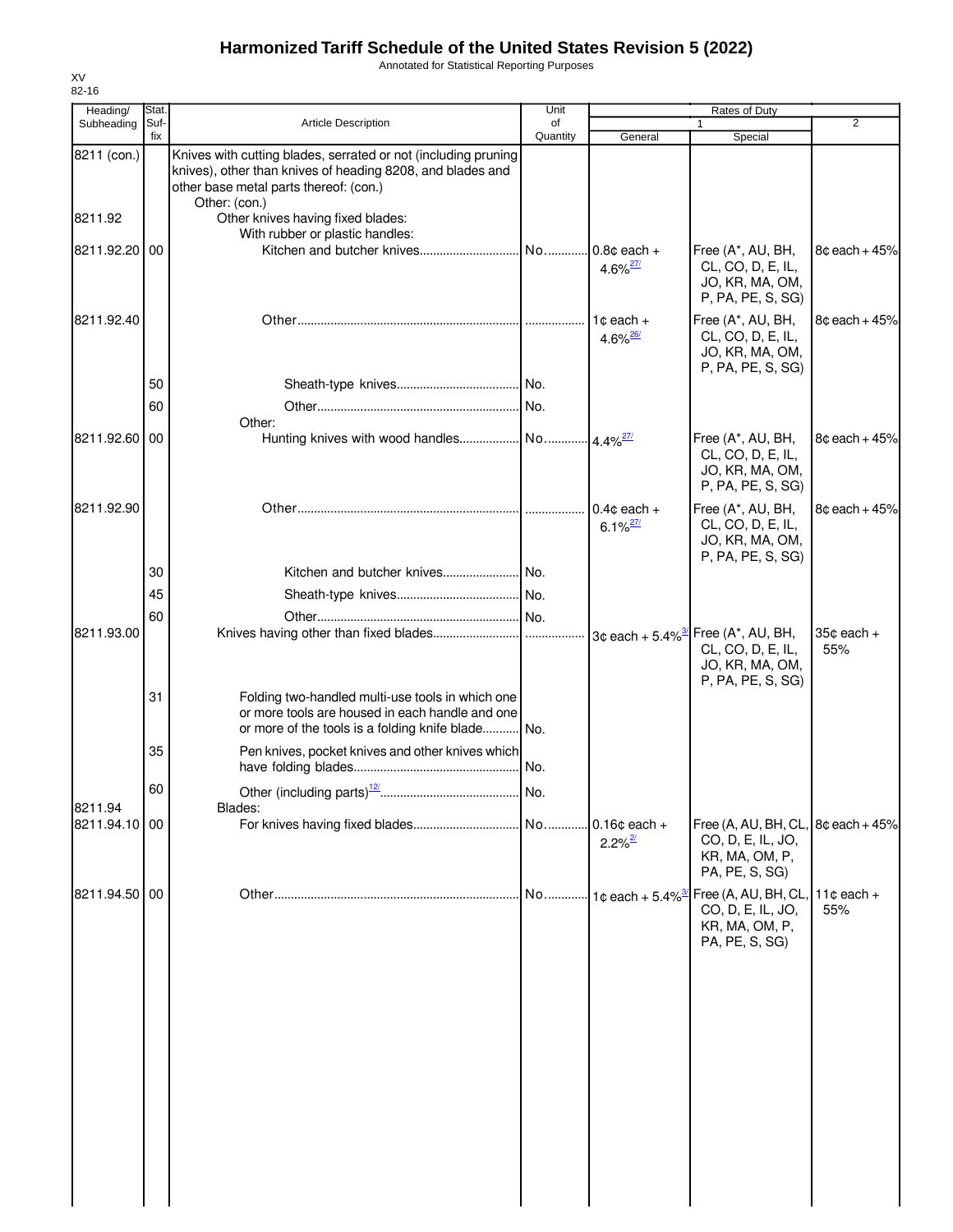Annotated for Statistical Reporting Purposes

| Heading/                 | Stat.       |                                                                                                                                                                                         | Unit           |                        | Rates of Duty                                                                                 |                               |
|--------------------------|-------------|-----------------------------------------------------------------------------------------------------------------------------------------------------------------------------------------|----------------|------------------------|-----------------------------------------------------------------------------------------------|-------------------------------|
| Subheading               | Suf-<br>fix | Article Description                                                                                                                                                                     | of<br>Quantity | General                | $\mathbf{1}$<br>Special                                                                       | 2                             |
| 8211 (con.)              |             | Knives with cutting blades, serrated or not (including pruning<br>knives), other than knives of heading 8208, and blades and<br>other base metal parts thereof: (con.)<br>Other: (con.) |                |                        |                                                                                               |                               |
| 8211.95<br>8211.95.10 00 |             | Handles of base metal:                                                                                                                                                                  |                | $4.9\%$ <sup>2/</sup>  | Free (A, AU, BH, CL, 8¢ each + 45%<br>CO, D, E, IL, JO,<br>KR, MA, OM, P,<br>PA, PE, S, SG)   |                               |
| 8211.95.50 00            |             |                                                                                                                                                                                         |                | $6.1\%$ <sup>2/</sup>  | Free (A, AU, BH, CL, $8¢$ each + 45%<br>CO, D, E, IL, JO,<br>KR, MA, OM, P,<br>PA, PE, S, SG) |                               |
| 8211.95.90 00            |             |                                                                                                                                                                                         |                |                        | Free (A, AU, BH, CL, $35¢$ each +<br>CO, D, E, IL, JO,<br>KR, MA, OM, P,<br>PA, PE, S, SG)    | 55%                           |
| 8212                     |             | Razors and razor blades (including razor blade blanks in<br>strips), and base metal parts thereof:                                                                                      |                |                        |                                                                                               |                               |
| 8212.10.00100            |             |                                                                                                                                                                                         |                |                        |                                                                                               | 10 $\texttt{c}$ each +<br>30% |
| 8212.20.00               | 05          | Safety razor blades, including razor blade blanks in                                                                                                                                    |                |                        |                                                                                               | $1¢$ each + 30%               |
|                          | 10          |                                                                                                                                                                                         |                |                        |                                                                                               |                               |
| 8212.90.00               | 00          |                                                                                                                                                                                         |                |                        |                                                                                               | 27.5%                         |
| 8213.00                  |             | Scissors, tailors' shears and similar shears, and blades and                                                                                                                            |                |                        |                                                                                               |                               |
| 8213.00.30 00            |             | other base metal parts thereof:                                                                                                                                                         |                |                        |                                                                                               |                               |
|                          |             |                                                                                                                                                                                         |                | $4.3\%$ <sup>26/</sup> | Free (A, AU, BH, CL, $15¢$ each +<br>CO, D, E, IL, JO,<br>KR, MA, OM, P,<br>PA, PE, S, SG)    | 45%                           |
| 8213.00.60 00            |             | Valued over \$1.75/dozen:                                                                                                                                                               |                |                        | Free (A, AU, BH, CL, $20¢$ each +<br>CO, D, E, IL, JO,<br>KR, MA, OM, P,<br>PA, PE, S, SG)    | 45%                           |
| 8213.00.90 00            |             |                                                                                                                                                                                         |                |                        | Free (A+, AU, BH,<br>CL, CO, D, E, IL,<br>JO, KR, MA, OM,<br>P, PA, PE, S, SG)                | $20¢$ each +<br>45%           |
|                          |             |                                                                                                                                                                                         |                |                        |                                                                                               |                               |
|                          |             |                                                                                                                                                                                         |                |                        |                                                                                               |                               |
|                          |             |                                                                                                                                                                                         |                |                        |                                                                                               |                               |
|                          |             |                                                                                                                                                                                         |                |                        |                                                                                               |                               |
|                          |             |                                                                                                                                                                                         |                |                        |                                                                                               |                               |
|                          |             |                                                                                                                                                                                         |                |                        |                                                                                               |                               |
|                          |             |                                                                                                                                                                                         |                |                        |                                                                                               |                               |
|                          |             |                                                                                                                                                                                         |                |                        |                                                                                               |                               |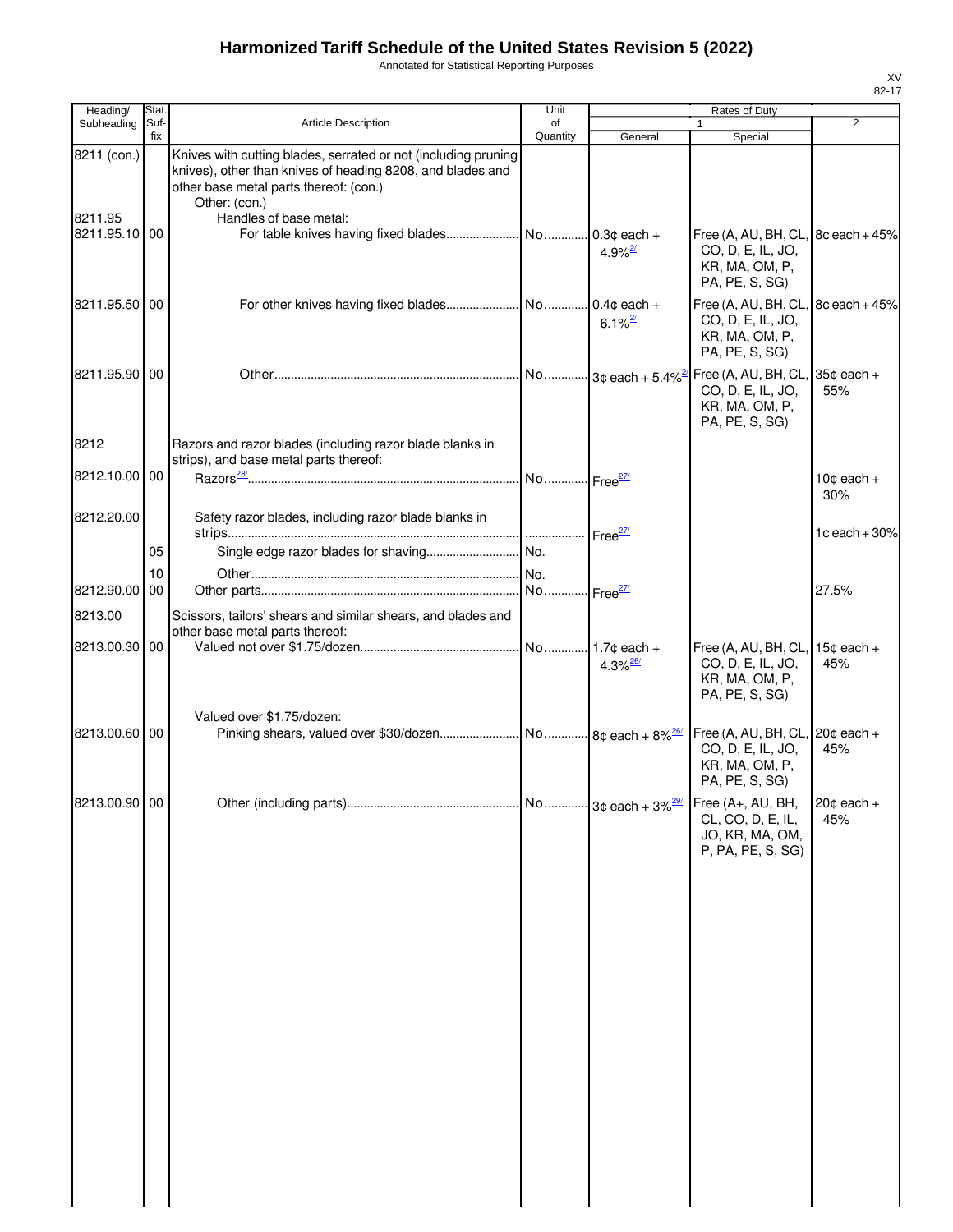Annotated for Statistical Reporting Purposes

| Heading/                 | Stat.       |                                                                                                                                                                                                                                                                                                                                                        | Unit                   |                                         | Rates of Duty                                                                                                |                 |
|--------------------------|-------------|--------------------------------------------------------------------------------------------------------------------------------------------------------------------------------------------------------------------------------------------------------------------------------------------------------------------------------------------------------|------------------------|-----------------------------------------|--------------------------------------------------------------------------------------------------------------|-----------------|
| Subheading               | Suf-<br>fix | <b>Article Description</b>                                                                                                                                                                                                                                                                                                                             | of<br>Quantity         | General                                 | 1<br>Special                                                                                                 | $\overline{2}$  |
| 8214<br>8214.10.00 00    |             | Other articles of cutlery (for example, hair clippers, butchers'<br>or kitchen cleavers, chopping or mincing knives, paper knives);<br>manicure or pedicure sets and instruments (including nail files);<br>base metal parts thereof:<br>Paper knives, letter openers, erasing knives, pencil<br>sharpeners (nonmechanical) and blades and other parts | No                     | $0.3c$ each +<br>$4.2\%$ <sup>26/</sup> | Free (A, AU, BH, CL, 8¢ each + 45%<br>CO, D, E, IL, JO,<br>KR, MA, OM, P,                                    |                 |
|                          |             |                                                                                                                                                                                                                                                                                                                                                        |                        |                                         | PA, PE, S, SG)                                                                                               |                 |
| 8214.20<br>8214.20.30 00 |             | Manicure or pedicure sets and instruments (including nail<br>files), and parts thereof:<br>Cuticle or cornknives, cuticle pushers, nail files,<br>nailcleaners, nail nippers and clippers, all the foregoing<br>used for manicure or pedicure purposes, and parts                                                                                      | No 4% <sup>30/</sup>   |                                         | Free (A*, AU, BH,                                                                                            | 60%             |
|                          |             |                                                                                                                                                                                                                                                                                                                                                        |                        |                                         | CL, CO, D, E, IL,<br>JO, KR, MA, OM,<br>P, PA, PE, S, SG)                                                    |                 |
| 8214.20.60 00            |             | Manicure and pedicure sets, and combinations thereof:                                                                                                                                                                                                                                                                                                  | No Free <sup>27/</sup> |                                         |                                                                                                              | 50%             |
| 8214.20.90 00            |             |                                                                                                                                                                                                                                                                                                                                                        |                        |                                         | Free (A*, AU, BH,<br>CL, CO, D, E, IL,<br>JO, KR, MA, OM,<br>P, PA, PE, S, SG)                               | 45%             |
| 8214.90                  |             | Other:<br>Cleavers and the like not elsewhere specified or<br>included:                                                                                                                                                                                                                                                                                |                        |                                         |                                                                                                              |                 |
| 8214.90.30 00            |             |                                                                                                                                                                                                                                                                                                                                                        |                        | $4.9\%$ <sup>27/</sup>                  | Free (A+, AU, BH,<br>CL, CO, D, E, IL,<br>JO, KR, MA, OM,<br>P, PA, PE, S, SG)                               | $8¢$ each + 45% |
| 8214.90.60 00            |             |                                                                                                                                                                                                                                                                                                                                                        |                        | $3.1\%$ <sup>32/</sup>                  | Free (A, AU, BH, CL<br>CO, D, E, IL, JO,<br>KR, MA, OM, P,                                                   | $8¢$ each + 45% |
| 8214.90.90 00            |             |                                                                                                                                                                                                                                                                                                                                                        |                        | $3.2\%$ <sup>26/</sup>                  | PA, PE, S, SG)<br>Free (A, AU, BH, CL, $20¢$ each +<br>CO, D, E, IL, JO,<br>KR, MA, OM, P,<br>PA, PE, S, SG) | 45%             |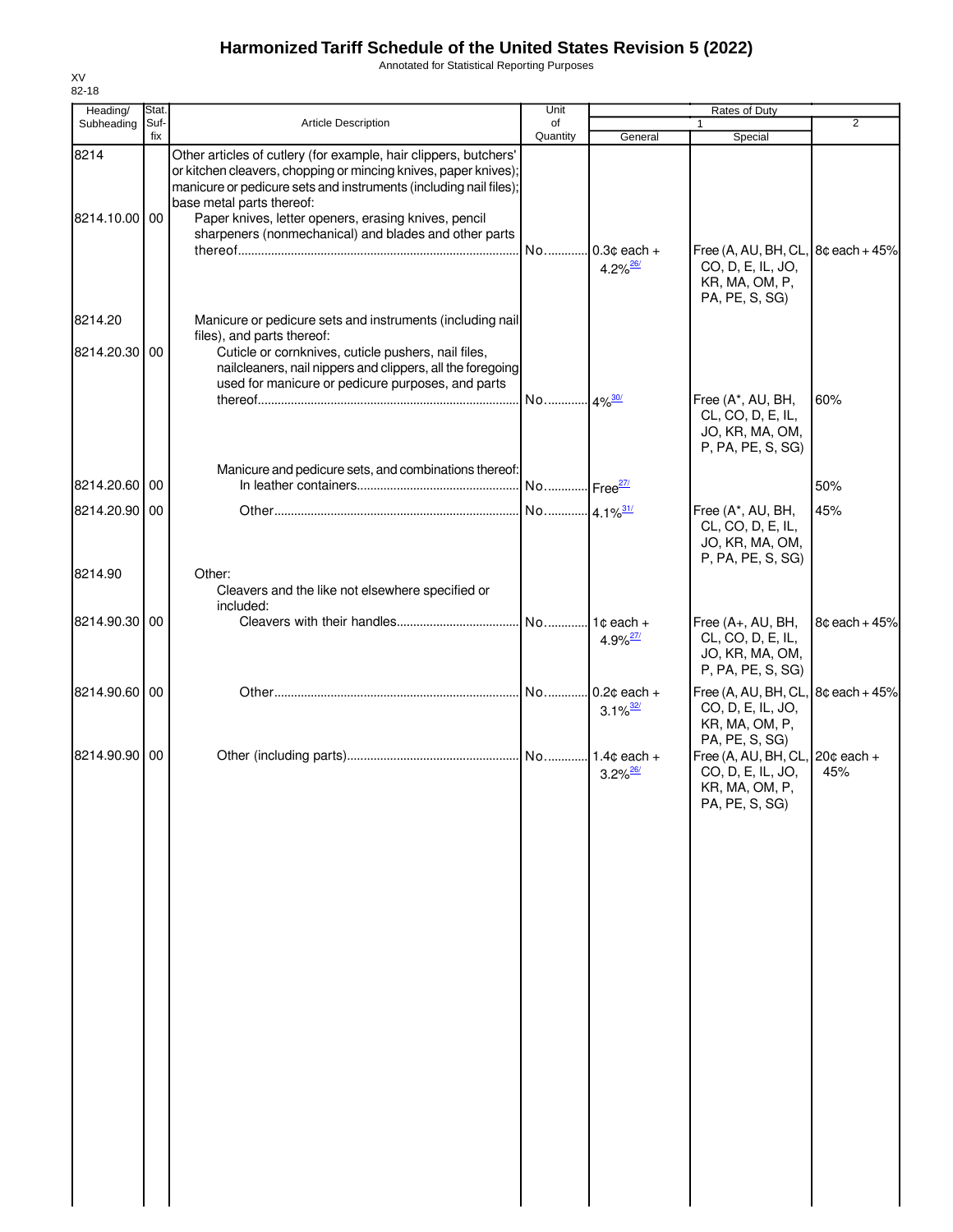Annotated for Statistical Reporting Purposes

| Heading/              | Stat.       |                                                                                                                                                                                                                           | Unit           | Rates of Duty                                                                                                            |                                                                                   |                                                                                                                 |
|-----------------------|-------------|---------------------------------------------------------------------------------------------------------------------------------------------------------------------------------------------------------------------------|----------------|--------------------------------------------------------------------------------------------------------------------------|-----------------------------------------------------------------------------------|-----------------------------------------------------------------------------------------------------------------|
| Subheading            | Suf-<br>fix | Article Description                                                                                                                                                                                                       | of<br>Quantity | General                                                                                                                  | $\mathbf{1}$<br>Special                                                           | $\overline{2}$                                                                                                  |
| 8215<br>8215.10.00 00 |             | Spoons, forks, ladles, skimmers, cake-servers, fish-knives,<br>butter-knives, sugar tongs and similar kitchen or tableware;<br>and base metal parts thereof:<br>Sets of assorted articles containing at least one article |                |                                                                                                                          |                                                                                   |                                                                                                                 |
|                       |             |                                                                                                                                                                                                                           | $DCS$ $16/$    | The rate of duty<br>applicable to<br>that article in<br>the set subject<br>to the highest<br>rate of duty <sup>33/</sup> | Free (AU, BH, CL,<br>CO, D, E, IL, JO,<br>KR, MA, OM, P,<br>PA, PE, S, SG)        | The rate of<br>duty<br>applicable to<br>that article in<br>the set<br>subject to the<br>highest rate<br>of duty |
| 8215.20.00 00         |             |                                                                                                                                                                                                                           | $DCS$ $16/$    | The rate of duty<br>applicable to<br>that article in<br>the set subject<br>to the highest<br>rate of duty <sup>17/</sup> | Free (AU, BH, CL,<br>CO, D, E, IL, JO,<br>KR, MA, OM, P,<br>PA, PE, S, SG)        | The rate of<br>duty<br>applicable to<br>that article in<br>the set<br>subject to the<br>highest rate<br>of duty |
| 8215.91               |             | Other:<br>Plated with precious metal:                                                                                                                                                                                     |                |                                                                                                                          |                                                                                   |                                                                                                                 |
| 8215.91.30 00         |             |                                                                                                                                                                                                                           |                |                                                                                                                          |                                                                                   | $2¢$ each + 45%                                                                                                 |
| 8215.91.60 00         |             |                                                                                                                                                                                                                           |                |                                                                                                                          | Free (A, AU, BH, CL, 50%<br>CO, D, E, IL, JO,<br>KR, MA, OM, P,<br>PA, PE, S, SG) |                                                                                                                 |
| 8215.91.90 00         |             |                                                                                                                                                                                                                           |                |                                                                                                                          | Free (A, AU, BH, CL, 40%<br>CO, D, E, IL, JO,<br>KR, MA, OM, P,<br>PA, PE, S, SG) |                                                                                                                 |
|                       |             |                                                                                                                                                                                                                           |                |                                                                                                                          |                                                                                   |                                                                                                                 |
|                       |             |                                                                                                                                                                                                                           |                |                                                                                                                          |                                                                                   |                                                                                                                 |
|                       |             |                                                                                                                                                                                                                           |                |                                                                                                                          |                                                                                   |                                                                                                                 |
|                       |             |                                                                                                                                                                                                                           |                |                                                                                                                          |                                                                                   |                                                                                                                 |
|                       |             |                                                                                                                                                                                                                           |                |                                                                                                                          |                                                                                   |                                                                                                                 |
|                       |             |                                                                                                                                                                                                                           |                |                                                                                                                          |                                                                                   |                                                                                                                 |
|                       |             |                                                                                                                                                                                                                           |                |                                                                                                                          |                                                                                   |                                                                                                                 |
|                       |             |                                                                                                                                                                                                                           |                |                                                                                                                          |                                                                                   |                                                                                                                 |
|                       |             |                                                                                                                                                                                                                           |                |                                                                                                                          |                                                                                   |                                                                                                                 |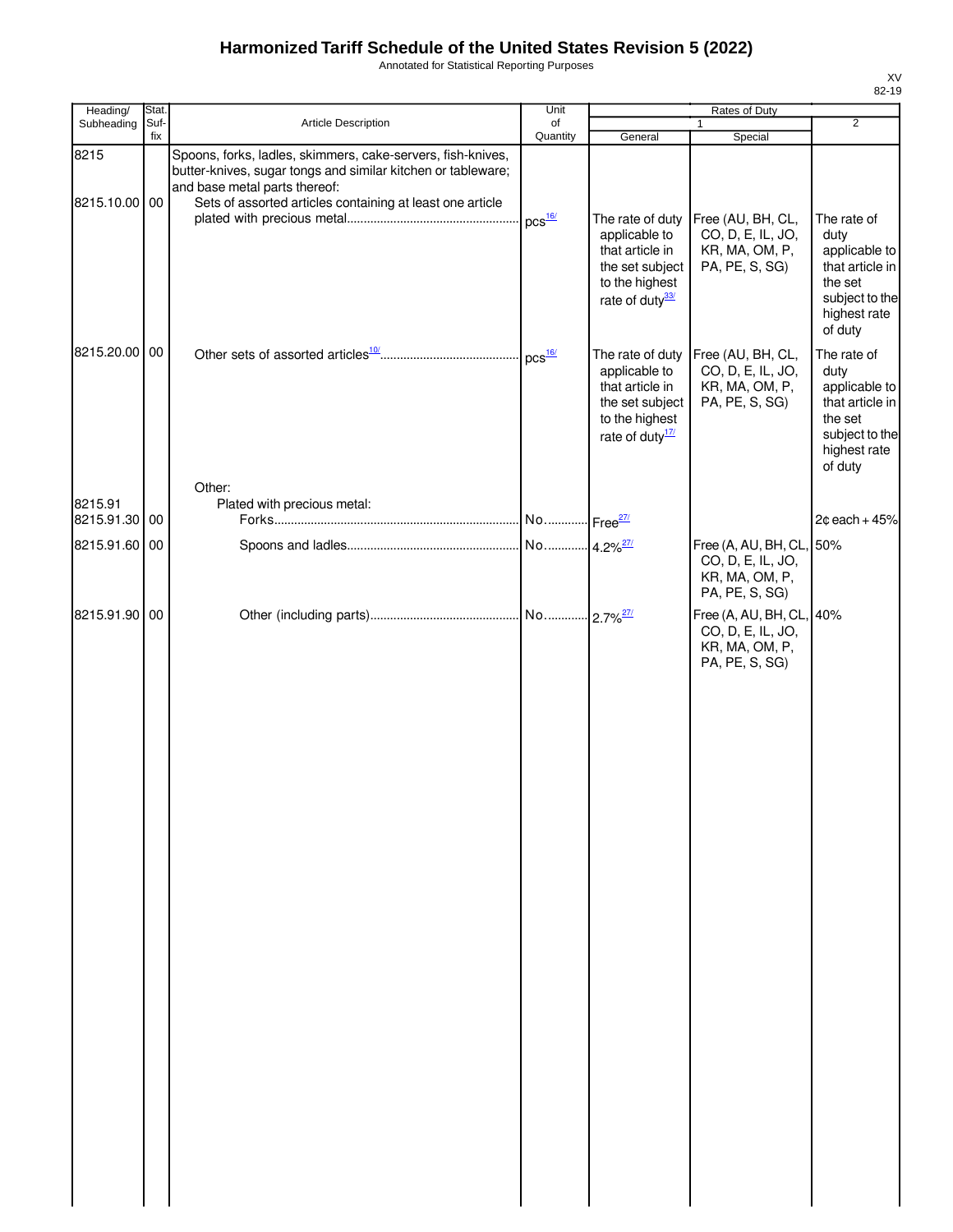Annotated for Statistical Reporting Purposes

| Heading/               | Stat.       |                                                                                                                                                                                      | Unit                   |                                           | Rates of Duty                                                                  |                 |
|------------------------|-------------|--------------------------------------------------------------------------------------------------------------------------------------------------------------------------------------|------------------------|-------------------------------------------|--------------------------------------------------------------------------------|-----------------|
| Subheading             | Suf-<br>fix | <b>Article Description</b>                                                                                                                                                           | of<br>Quantity         | General                                   | 1<br>Special                                                                   | $\overline{2}$  |
| 8215 (con.)<br>8215.99 |             | Spoons, forks, ladles, skimmers, cake-servers, fish-knives,<br>butter-knives, sugar tongs and similar kitchen or tableware;<br>and base metal parts thereof: (con.)<br>Other: (con.) |                        |                                           |                                                                                |                 |
|                        |             | Other:<br>Forks:<br>With stainless steel handles:<br>With handles containing nickel or<br>containing over 10 percent by weight of<br>manganese:                                      |                        |                                           |                                                                                |                 |
| 8215.99.01             | 00          | Valued under 25¢ each, not over<br>25.9 cm in overall length                                                                                                                         | pcs                    | $.0.9¢$ each +<br>$15.8\%$ <sup>26/</sup> | Free (A+, AU, BH,<br>CL, CO, D, E, IL,<br>JO, KR, MA, OM,<br>P, PA, PE, S, SG) | $2¢$ each + 45% |
| 8215.99.05 00          |             | Other:                                                                                                                                                                               | pcs                    | $0.5¢$ each +<br>$8.5\%$ <sup>2/</sup>    | Free (AU, BH, CL,<br>CO, D, E, IL, JO,<br>KR, MA, OM, P,<br>PA, PE, S, SG)     | $2¢$ each + 45% |
| 8215.99.10 00          |             |                                                                                                                                                                                      |                        | $0.5¢$ each +<br>$6.3\%$ <sup>26/</sup>   | Free (A+, AU, BH,<br>CL, CO, D, E, IL,<br>JO, KR, MA, OM,<br>P, PA, PE, S, SG) | $2¢$ each + 45% |
| 8215.99.15 00          |             |                                                                                                                                                                                      | pcs                    | $0.4¢$ each +<br>$4.8\%$ <sup>27/</sup>   | Free (AU, BH, CL,<br>CO, D, E, IL, JO,<br>KR, MA, OM, P,<br>PA, PE, S, SG)     | $2¢$ each + 45% |
| 8215.99.20 00          |             | Other:                                                                                                                                                                               |                        | $.0.5¢$ each +<br>$3.2\%$ <sup>26/</sup>  | Free (A*, AU, BH,<br>CL, CO, D, E, IL,<br>JO, KR, MA, OM,<br>P, PA, PE, S, SG) | 8¢ each + 45%   |
| 8215.99.22             | 00          | Other:                                                                                                                                                                               | No Free <sup>26/</sup> |                                           |                                                                                | $8¢$ each + 45% |
| 8215.99.24 00          |             | Table forks (including table serving<br>forks) and barbecue forks with wooden                                                                                                        | No                     | $.0.3¢$ each +                            | Free (A*, AU, BH,                                                              | 8¢ each + 45%   |
|                        |             |                                                                                                                                                                                      |                        | $4.5\%$ <sup>27/</sup>                    | CL, CO, D, E, IL,<br>JO, KR, MA, OM,<br>P, PA, PE, S, SG)                      |                 |
| 8215.99.26 00          |             |                                                                                                                                                                                      | No                     | $.0.2$ ¢ each +<br>$3.1\%$ <sup>27/</sup> | Free (AU, BH, CL,<br>CO, D, E, IL, JO,<br>KR, MA, OM, P,<br>PA, PE, S, SG)     | $8¢$ each + 45% |
|                        |             |                                                                                                                                                                                      |                        |                                           |                                                                                |                 |
|                        |             |                                                                                                                                                                                      |                        |                                           |                                                                                |                 |
|                        |             |                                                                                                                                                                                      |                        |                                           |                                                                                |                 |
|                        |             |                                                                                                                                                                                      |                        |                                           |                                                                                |                 |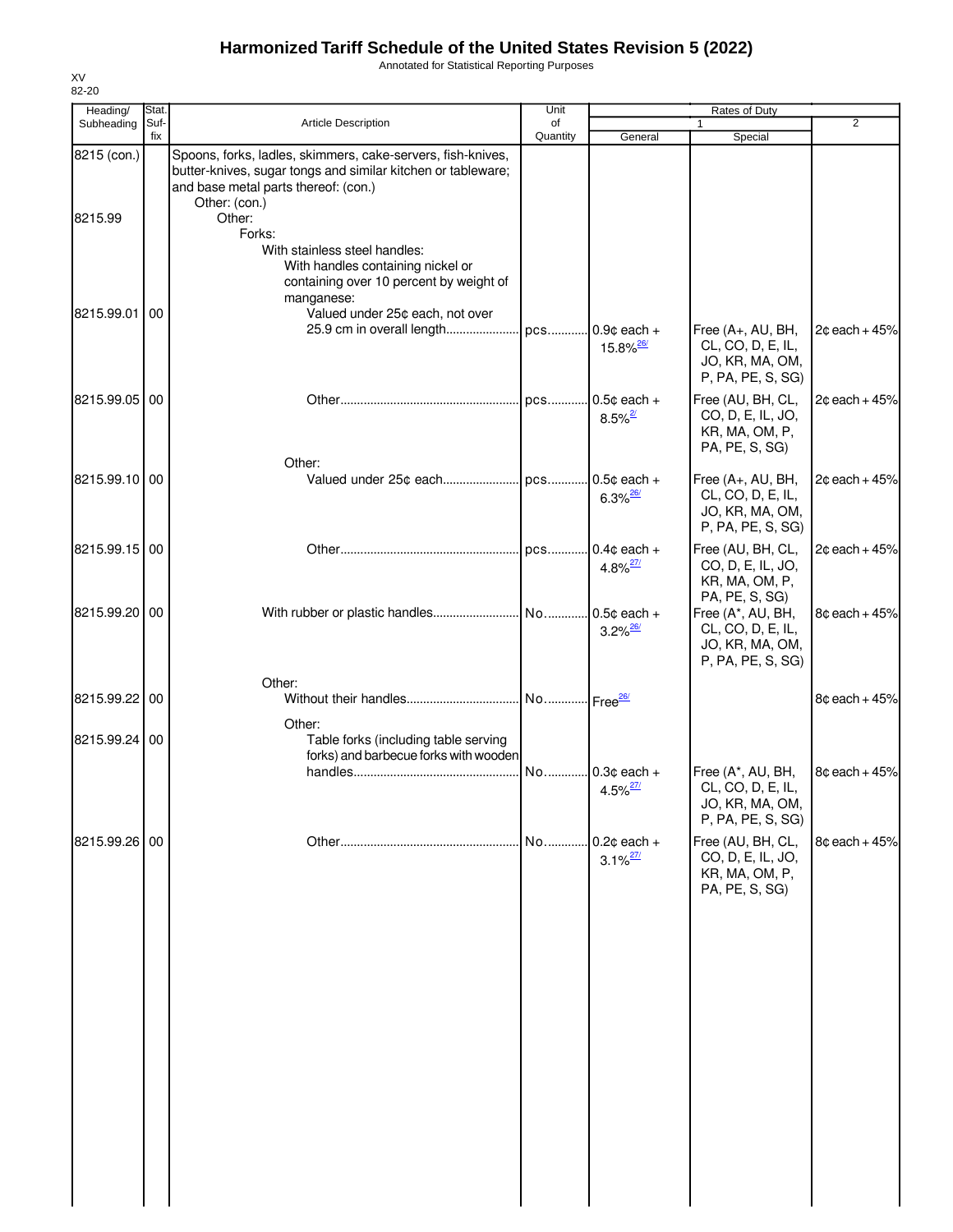Annotated for Statistical Reporting Purposes

| Heading/                 | Stat.       |                                                                                                                                                                     | Unit                                             |                      | Rates of Duty                                                                  |                |
|--------------------------|-------------|---------------------------------------------------------------------------------------------------------------------------------------------------------------------|--------------------------------------------------|----------------------|--------------------------------------------------------------------------------|----------------|
| Subheading               | Suf-<br>fix | Article Description                                                                                                                                                 | of<br>Quantity                                   |                      | $\mathbf{1}$                                                                   | $\overline{2}$ |
| 8215 (con.)              |             | Spoons, forks, ladles, skimmers, cake-servers, fish-knives,<br>butter-knives, sugar tongs and similar kitchen or tableware;<br>and base metal parts thereof: (con.) |                                                  | General              | Special                                                                        |                |
| 8215.99<br>(con.)        |             | Other: (con.)<br>Other: (con.)                                                                                                                                      |                                                  |                      |                                                                                |                |
| 8215.99.30 00            |             | Spoons and ladles:<br>With stainless steel handles:<br>Spoons valued under 25¢ each pcs 14% <sup>26/</sup>                                                          |                                                  |                      | Free (A+, AU, BH,                                                              | 40%            |
|                          |             |                                                                                                                                                                     |                                                  |                      | CL, CO, D, E, IL,<br>JO, KR, MA, OM,<br>P, PA, PE, S, SG)                      |                |
| 8215.99.35 00            |             |                                                                                                                                                                     |                                                  |                      | Free (AU, BH, CL,<br>CO, D, E, IL, JO,<br>KR, MA, OM, P,<br>PA, PE, S, SG)     | 40%            |
| 8215.99.40               |             | With base metal (except stainless steel) or                                                                                                                         |                                                  | $5\%$ <sup>26/</sup> | Free (A*, AU, BH,<br>CL, CO, D, E, IL,<br>JO, KR, MA, OM,<br>P, PA, PE, S, SG) | 40%            |
|                          | 30          |                                                                                                                                                                     |                                                  |                      |                                                                                |                |
|                          | 60          |                                                                                                                                                                     |                                                  |                      |                                                                                |                |
| 8215.99.45<br>8215.99.50 | 00<br>00    |                                                                                                                                                                     | No Free <sup>27/</sup><br>No 5.3% <sup>26/</sup> |                      | Free (A*, AU, BH,                                                              | 65%<br>40%     |
|                          |             |                                                                                                                                                                     |                                                  |                      | CL, CO, D, E, IL,<br>JO, KR, MA, OM,<br>P, PA, PE, S, SG)                      |                |
|                          |             |                                                                                                                                                                     |                                                  |                      |                                                                                |                |
|                          |             |                                                                                                                                                                     |                                                  |                      |                                                                                |                |
|                          |             |                                                                                                                                                                     |                                                  |                      |                                                                                |                |
|                          |             |                                                                                                                                                                     |                                                  |                      |                                                                                |                |
|                          |             |                                                                                                                                                                     |                                                  |                      |                                                                                |                |
|                          |             |                                                                                                                                                                     |                                                  |                      |                                                                                |                |
|                          |             |                                                                                                                                                                     |                                                  |                      |                                                                                |                |
|                          |             |                                                                                                                                                                     |                                                  |                      |                                                                                |                |
|                          |             |                                                                                                                                                                     |                                                  |                      |                                                                                |                |